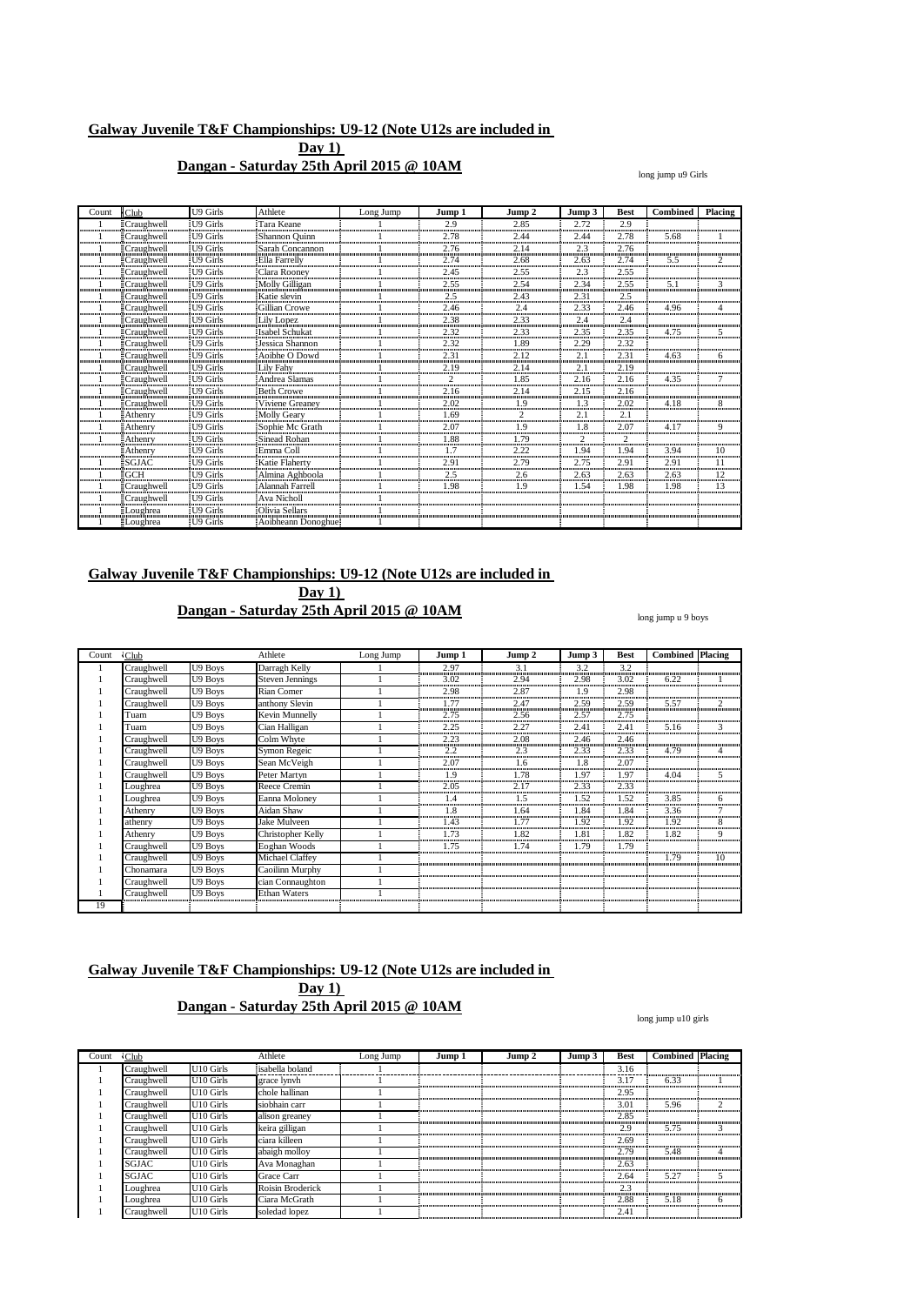|    | Craughwell   | U <sub>10</sub> Girls | grace keavney         |  |  | 2.67 | 5.08 | ,,,,,,,,,,,,,,,,,,,,,,,,,,,,,,,,, |
|----|--------------|-----------------------|-----------------------|--|--|------|------|-----------------------------------|
|    | Craughwell   | U <sub>10</sub> Girls | catherine gorman      |  |  | 2.33 |      |                                   |
|    | Craughwell   | U <sub>10</sub> Girls | jenny cloonan         |  |  | 2.39 | 4.72 |                                   |
|    | Craughwell   | U <sub>10</sub> Girls | nicole clarke         |  |  | 2.13 |      |                                   |
|    | Craughwell   | U <sub>10</sub> Girls | muireen leen          |  |  | 2.3  | 4.43 | Q                                 |
|    | <b>SGJAC</b> | U <sub>10</sub> Girls | Brianna Meyler        |  |  | 2.02 |      |                                   |
|    | <b>SGJAC</b> | U <sub>10</sub> Girls | Katie Meyler          |  |  | 2.38 | 4.4  | 10                                |
|    | Craughwell   | U <sub>10</sub> Girls | grace cunnigham       |  |  | .88  |      |                                   |
|    | Craughwell   | U <sub>10</sub> Girls | eabha nearv           |  |  | 2.02 | 3.9  |                                   |
|    | Athenry      | U <sub>10</sub> Girls | <b>Bronagh Deeley</b> |  |  | 2.56 |      |                                   |
|    | Loughrea     | U <sub>10</sub> Girls | Zoe O Brien           |  |  |      |      |                                   |
|    | Loughrea     | U <sub>10</sub> Girls | <b>Aisling Corry</b>  |  |  |      |      |                                   |
| 25 |              |                       |                       |  |  |      |      |                                   |

**Dangan - Saturday 25th April 2015 @ 10AM**

long jump u10 boys

| Count | $\cdot$ Club      |                      | Athlete             | Long Jump | Jump 1 | Jump 2 | Jump 3 | <b>Best</b> | <b>Combined Placing</b> |                |
|-------|-------------------|----------------------|---------------------|-----------|--------|--------|--------|-------------|-------------------------|----------------|
|       | <b>Craughwell</b> | U <sub>10</sub> Boys | evan moran          |           |        |        |        | 3.68        |                         |                |
|       | <b>Craughwell</b> | U <sub>10</sub> Boys | connor gilligan     |           |        |        |        | 3.34        | 7.02                    |                |
|       | <b>Craughwell</b> | U <sub>10</sub> Boys | cormac regan        |           |        |        |        | 3.16        |                         |                |
|       | <b>Craughwell</b> | U <sub>10</sub> Boys | cillian horan       |           |        |        |        | 3.13        | 6.29                    | $\overline{c}$ |
|       | <b>Craughwell</b> | U <sub>10</sub> Boys | tiernan mclaughlin  |           |        |        |        | 3.1         |                         |                |
|       | <b>Craughwell</b> | U <sub>10</sub> Boys | cormac mc fadden    |           |        |        |        | 3.1         | 6.2                     | 3              |
|       | <b>Craughwell</b> | U10 Boys             | callum brady        |           |        |        |        | 3.08        |                         |                |
|       | Craughwell        | U <sub>10</sub> Boys | thomas fitzgerald   |           |        |        |        | 3.05        | 6.13                    | 4              |
|       | <b>Craughwell</b> | U <sub>10</sub> Boys | Iucas keane         |           |        |        |        | 3.01        |                         |                |
|       | Craughwell        | U <sub>10</sub> Boys | colm burke          |           |        |        |        | 2.88        | 5.89                    | 5              |
|       | <b>Athenry</b>    | U <sub>10</sub> Boys | <b>Ethan Obrien</b> |           |        |        |        | 3.28        |                         |                |
|       | <b>Athenry</b>    | U10 Boys             | Senan Treacev       |           |        |        |        | 2.6         | 5.88                    | 6              |
|       | Craughwell        | U <sub>10</sub> Boys | jamie collins       |           |        |        |        | 2.66        |                         |                |
|       | Craughwell        | U10 Boys             | gavin keenan        |           |        |        |        | 2.59        | 5.25                    |                |
|       | Craughwell        | U <sub>10</sub> Boys | : fionn quirke      |           |        |        |        | 2.46        |                         |                |
|       | :Loughrea         | U <sub>10</sub> Boys | Evan Burke          |           |        |        |        | 2.23        |                         |                |
|       | 'SGJAC            | U <sub>10</sub> Boys | Lucas Sheedy        |           |        |        |        | 3           |                         |                |
|       | <b>SGJAC</b>      | U <sub>10</sub> Boys | Shane Morgan        |           |        |        |        |             |                         |                |
| 18    |                   |                      |                     |           |        |        |        |             |                         |                |

# **Galway Juvenile T&F Championships: U9-12 (Note U12s are included in**

**Day 1)**

Long Jump U11 Girls

| Count        | Club         |           | Athlete                | Long Jump      | Jump 1              | Jump 2                | Jump 3              | <b>Best</b>         | <b>Combined</b>     | Placing         |
|--------------|--------------|-----------|------------------------|----------------|---------------------|-----------------------|---------------------|---------------------|---------------------|-----------------|
| 1            | Craughwell   | U11 Girls | Katie Scully           |                | 3.04                | 3.11                  | 3.2                 | 3.2                 |                     |                 |
| $\mathbf{1}$ | Craughwell   | U11 Girls | Jade Moorhead          |                |                     |                       | $\frac{1}{3.08}$    | 3.08                | 6.28                |                 |
|              | Loughrea     | U11 Girls | Caoimhe Farrell        | $\mathbf{1}$   | 3.14                | 2.82                  | 3.29                | 3.29                |                     |                 |
|              | Loughrea     | U11 Girls | Caitlin Griffin        | $\mathbf{1}$   | 2.02                |                       | $\frac{2.04}{3.04}$ | 2.88                | 6.17                | $rac{2}{2}$     |
|              | Craughwell   | U11 Girls | Aoibhe Carr            | $\mathbf{1}$   |                     | $\frac{2.88}{2.99}$   |                     | $\frac{1}{3.04}$    |                     |                 |
|              | Craughwell   | U11 Girls | Jade Whelton           | $\mathbf{1}$   | 2.91                |                       | $\frac{2.9}{2.9}$   | $\frac{3}{2.91}$    | 5.95                | 3               |
|              | Craughwell   | U11 Girls | <b>Mairead Tucker</b>  | $\mathbf{1}$   | 2.35                | ,,,,,,,,,,,,,<br>2.82 | 2.9                 |                     |                     |                 |
|              | Craughwell   | U11 Girls | Ella Lyons             | $\mathbf{1}$   | 2.84                |                       |                     | $\frac{2.9}{2.84}$  | 5.74                | $\overline{4}$  |
|              | Athenry      | U11 Girls | Sadbh Mc Donagh        | $\mathbf{1}$   | 2.25                | $\frac{2.78}{2.78}$   | $\frac{1}{2.9}$     | 2.9                 |                     |                 |
|              | Athenry      | U11 Girls | Eabha Rohan            | $\mathbf{1}$   | 2.78                | 2.44                  | 2.41                | 2.78                | 5.68                | 3               |
|              | Craughwell   | U11 Girls | Erin Kelly             | $\mathbf{1}$   |                     | $\frac{2.57}{2.57}$   | $\frac{1}{2.76}$    | 2.76                |                     |                 |
|              | Craughwell   | U11 Girls | Rachel Kinane          | $\mathbf{1}$   | 2.34                | 2.28                  | 2.62                | 2.62                | 5.38                | 6               |
|              | Craughwell   | U11 Girls | Grace Leen             | $\mathbf{1}$   |                     |                       | 1.96                |                     |                     |                 |
|              | Craughwell   | U11 Girls | <b>Aoibhe Fahy</b>     | $\mathbf{1}$   | $\frac{2.61}{2.36}$ | $\frac{2.44}{2.6}$    | $\frac{1.50}{2.33}$ | $\frac{2.61}{2.6}$  | $\frac{1}{5.21}$    | $\frac{1}{7}$   |
|              | Craughwell   | U11 Girls | Hannah Jennings        | $\mathbf{1}$   | 2.59                |                       | 2.54                |                     |                     |                 |
|              | Craughwell   | U11 Girls | Erin Doyle             | $\mathbf{1}$   | 2.58                |                       |                     | $\frac{2.59}{2.58}$ | $\frac{1}{5.17}$    | ,,,,,,,,,,<br>8 |
|              | Craughwell   | U11 Girls | Nicole Duffy           | $\mathbf{1}$   | 2.53                | 2.52                  |                     | 2.53                |                     |                 |
|              | Craughwell   | U11 Girls | Amy Corcoran           | $\mathbf{1}$   | 2.09                | 2.49                  | 1.94                | 2.49                | 5.02                | 9               |
|              | SGJAC        | U11 Girls | Sharon Dolphin         | $\mathbf{1}$   | 2.55                | 2.27                  | 2.55                | $\frac{36}{2.55}$   |                     |                 |
|              | SGJAC        | U11 Girls | <b>Holly Corcoran</b>  | $\mathbf{1}$   | 2.45                | 2.41                  |                     | 2.45                | 5                   | 10              |
|              | Craughwell   | U11 Girls | Helen Callaghan        | 1              | 2.49                | 2.49                  |                     | 2.49                |                     |                 |
|              | Craughwell   | U11 Girls | Millie Geraghty        | $\mathbf{1}$   |                     | <br>2.44              |                     | 2.44                | 4.93                | <br>11          |
|              | <b>SGJAC</b> | U11 Girls | <b>Emily Derrane</b>   | $\mathbf{1}$   | 2.34                | $\frac{5}{2.15}$      | 2.45                | 2.45                |                     |                 |
|              | <b>SGJAC</b> | U11 Girls | Lisa Burke             | $\mathbf{1}$   | 2.42                | 2.09                  |                     | 2.42                | 4.87                | $\frac{12}{2}$  |
|              | Craughwell   | U11 Girls | Anna Cotter            | $\mathbf{1}$   |                     | 2.21                  | $\frac{2.22}{2.43}$ | $\frac{1}{2.43}$    |                     |                 |
|              | Craughwell   | U11 Girls | Chloe Allen            | $\mathbf{1}$   | 2.43                |                       |                     | $\frac{2.75}{2.43}$ | 4.86                | 13              |
|              | Craughwell   | U11 Girls | Megan Gilligan         | $\mathbf{1}$   | 2.31                | <br>2.41              | <br>2.34            | 2.41                |                     |                 |
|              | Craughwell   | U11 Girls | Aoibhe Stephens        | $\mathbf{1}$   | 2.39                |                       | 2.35                | 2.39                | 4.8                 | 14              |
|              | Craughwell   | U11 Girls | Clodagh O'Meara        | $\mathbf{1}$   | 2.04                | $\frac{2.32}{2.29}$   | 2.34                | 2.34                |                     |                 |
|              | Craughwell   | U11 Girls | Ella Lydon             | $\mathbf{1}$   |                     | 2.33                  | 2.04                | 2.33                | 4.67                | $\overline{15}$ |
|              | Craughwell   | U11 Girls | Sadhbh Irwin           | $\mathbf{1}$   | 2.24                | $\frac{2.55}{2.21}$   | $\frac{2000}{1.87}$ | 2.24                |                     |                 |
|              | Craughwell   | U11 Girls | Katie Lydon            | $\mathbf{1}$   | īī                  |                       | 2.04                | 2.04                | 4.28                |                 |
|              | Athenry      | U11 Girls | Aine Hardiman          | $\mathbf{1}$   |                     |                       | 2.22                | 2.35                |                     |                 |
|              | Athenry      | U11 Girls | Abigail Oshea          | $\mathbf{1}$   | $\frac{2.16}{1.89}$ | $\frac{2.35}{1.84}$   | يىتىت<br>1.75       | $\frac{2.55}{1.89}$ | 4.24                | $\frac{1}{17}$  |
|              | Loughrea     | U11 Girls | Ciara Moloney          | $\mathbf{1}$   | 2.38                | 2.27                  | 2.39                | 2.39                | 2.39                | $\frac{18}{18}$ |
|              | SGJAC        | U11 Girls | Ailish McHugh          | $\mathbf{1}$   | 2.24                | 2.26                  |                     | 2.26                | 2.26                | 19              |
|              | Craughwell   | U11 Girls | Rachel Burke           | $\mathbf{1}$   | 1.93                | 1.92                  | 1.84                | $\frac{1.93}{1.93}$ | 1.93                | $\frac{1}{20}$  |
|              | Athenry      | U11 Girls | <b>Alannah Sweeney</b> | 11             | 1.48                |                       | 1.79                | 1.79                | 1.79                |                 |
|              | Chonamara    | U11 Girls | Ciara Ni Chualain      | $\mathbf{1}$   | $\frac{1}{1.44}$    | $\frac{1.59}{1.65}$   | $\frac{1}{1.48}$    | $\frac{1.7}{1.65}$  | $\frac{1.65}{1.65}$ | $\frac{21}{22}$ |
|              | Chonamara    | U11 Girls | Aoife Keane            | $\mathbf{1}$   |                     |                       |                     |                     |                     |                 |
|              | Craughwell   | U11 Girls | Alana Grogan           | 1              |                     |                       |                     |                     |                     |                 |
|              | Craughwell   | U11 Girls | Rosemary Maduka        | $\mathbf{1}$   |                     |                       |                     |                     |                     |                 |
|              | Craughwell   | U11 Girls | Sarah Byrne            | $\overline{1}$ |                     |                       |                     |                     |                     |                 |
|              | <b>GCH</b>   | U11 Girls | Sophie Davitt          | -1             |                     |                       |                     |                     |                     |                 |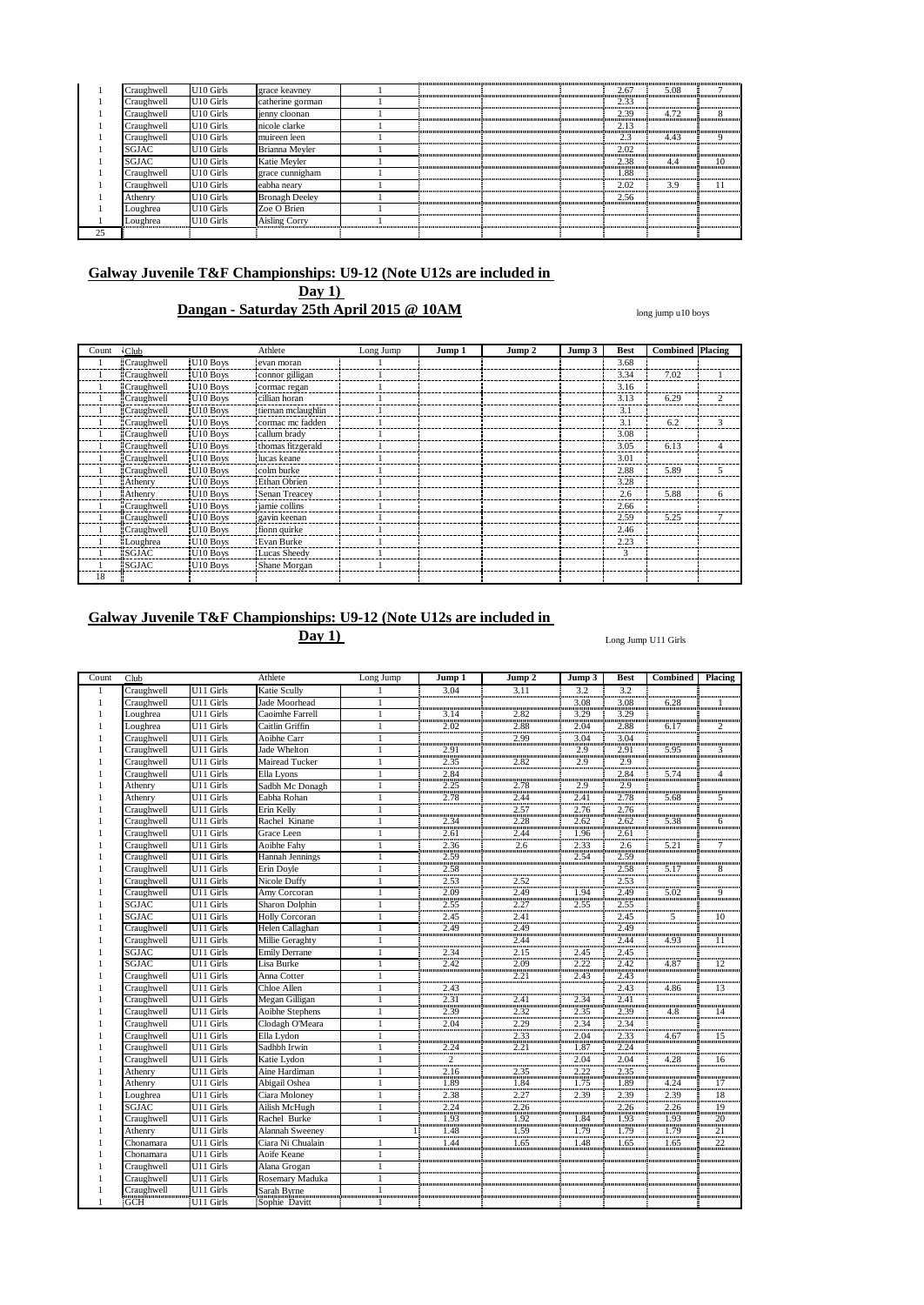**Day 1) Dangan - Saturday 25th April 2015 @ 10AM**

#### Long Jump U11 Boys

| Count | <b>Club</b>       |                              | Athlete               | Long Jump | Jump 1        | Jump 2                    | Jump 3           | <b>Best</b> | <b>Combined</b> | Placing |
|-------|-------------------|------------------------------|-----------------------|-----------|---------------|---------------------------|------------------|-------------|-----------------|---------|
|       | Craughwell        | U11 Boys                     | Evan Hallinan         |           | 3.52          | 3.69                      | 3.63             | 3.69        |                 |         |
|       | Craughwell        | U11 Boys                     | Luke Flynn            |           | X             | 3.43                      | 3.28             | 3.43        | 7.12            |         |
|       | Loughrea          | U11 Boys                     | <b>Evan Deely</b>     |           | $\frac{X}{2}$ | 2.88                      | 3.56             | 3.56        |                 |         |
|       | Loughrea          | U11 Boys                     | Cathal Duffy          |           | 3.2           | $\mathbf x$               | 3.2              | 3.20        | 6.76            |         |
|       | Craughwell        | U11 Boys                     | Shane Concannon       |           | 3.08          | 3.16                      | 3.39             | 3.39        |                 |         |
|       | Craughwell        | U11 Boys                     | Rory Burke            |           | 3.1           | 3.21                      | 3.1              | 3.21        | 6.60            |         |
|       | Craughwell        | U11 Boys                     | Evan Quinn            |           | 3.2           | 2.79                      | 3.1              | 3.20        |                 |         |
|       | <b>Craughwell</b> | U11 Boys                     | Rvan O'Donnell        |           | 3.13          | 3.06                      | 3.19             | 3.19        | 6.39            |         |
|       | Craughwell        | U11 Boys                     | Kenneth O'Connor      |           | 3.08          | 3.08                      | 2.95             | 3.08        |                 |         |
|       | Craughwell        | U11 Boys                     | Mark Walsh            |           | 3.02          | 3.04                      | 2.58             | 3.04        | 6.12            |         |
|       | Craughwell        | U11 Boys                     | Liam mcdaid           |           | $\mathbf x$   | 3.03                      | 3.04             | 3.04        |                 |         |
|       | Craughwell        | U11 Boys                     | Calvin Ryan           |           | $\frac{X}{2}$ | 2.58                      | 2.94             | 2.94        | 5.98            |         |
|       | <b>SGJAC</b>      | U11 Boys                     | Cathal Mongan         |           | 2.88          | 2.88                      | 2.95             | 2.95        |                 |         |
|       | <b>SGJAC</b>      | U11 Boys                     | Sean Kelleher         |           | 2.83          | 2.62                      | 2.82             | 2.83        | 5.78            |         |
|       | Craughwell        | U11 Boys                     | Fiachra Bond          |           | $\mathbf{x}$  | $\overline{X}$            |                  | 2.92        |                 |         |
|       | Craughwell        | U11 Boys                     | Ryan McDonnell        |           | 2.86          | X                         | $\frac{2.92}{X}$ | 2.86        | 5.78            |         |
|       | Craughwell        | U11 Boys                     | Aaron Crowe           |           | 2.83          | $\mathbf x$               | 2.82             | 2.83        |                 |         |
|       | Craughwell        | U11 Boys                     | Ódhran Gilligan       |           | 2.5           | $\boldsymbol{\mathrm{X}}$ | 2.8              | 2.80        | 5.63            |         |
|       | <b>SGJAC</b>      | U11 Boys                     | <b>Shane Cassidy</b>  |           | 2.71          | 2.47                      | 2.81             | 2.81        |                 |         |
|       | SGJAC             | U11 Boys                     | <b>Andrew Horan</b>   |           | 2.57          | 2.39                      | 2.63             | 2.63        | 5.44            |         |
|       | Craughwell        | U11 Boys                     | Aaron Doyle           |           | 2.42          | 2.67                      | 2.44             | 2.67        |                 |         |
|       | Craughwell        | U11 Boys                     | Colm O'Brien          |           | 2.62          | 2.21                      | 2.32             | 2.62        | 5.29            |         |
|       | <b>Craughwell</b> | U11 Boys                     | Michael Woods         |           | 2.5           | 2.47                      | 2.48             | 2.50        |                 |         |
|       | Craughwell        | U11 Boys                     | Aaron Flynn           |           | 2.38          | x                         | X                | 2.38        | 4.88            |         |
|       | <b>SGJAC</b>      | U11 Boys                     | Conor Murphy          |           | 2.3           | 2.24                      | 2.46             | 2.46        |                 |         |
|       | <b>SGJAC</b>      | U11 Boys                     | Dylan Corcoran        |           | 2.41          | 2.37                      | 2.04             | 2.41        | 4.87            |         |
|       | Craughwell        | U11 Boys                     | Conor Dolan           |           | 1.96          | $\mathbf x$               | 2.14             | 2.14        |                 |         |
|       | Craughwell        | U11 Boys                     | Cian Reddington       |           | 1.98          | 2.05                      | 2.06             | 2.06        | 4.20            |         |
|       | Craughwell        | U11 Boys                     | Fiachra Kerse         |           | 1.65          | 1.31                      | 1.88             | 1.88        |                 |         |
|       | Craughwell        | U11 Boys                     | Seán Divinev          |           | X             | X                         | 1.61             | 1.61        | 3.49            |         |
|       | <b>SGJAC</b>      | U11 Boys                     | Sean Malone           |           | ---<br>X      | 1.75                      | $\mathbf x$      | 1.75        |                 |         |
|       | <b>SGJAC</b>      | $\rm U11$ Boys               | <b>Oscar Connolly</b> |           | 1.3           | 1.53                      | 1.57             | 1.53        | 3.28            |         |
|       | Loughrea          | $\overline{\text{U}11}$ Boys | Daniel Keane          |           | x             | x                         | 2.95             | 2.95        | 2.95            |         |
|       | Chonamara         | U11 Boys                     | Jacob Conroy          |           | 2.64          | 2.42                      | 2.58             | 2.64        | 2.64            |         |
|       | Athenry           | U11 Boys                     | Liam Shaw             |           |               |                           |                  |             |                 |         |

## **Galway Juvenile T&F Championships: U9-12 (Note U12s are included in**

**Dangan - Saturday 25th April 2015 @ 10AM**

**Day 1)**

Long Jump U12 Girls

| Count | $\cdot$ Club |           | Athlete              | Long Jump | Jump 1 | Jump 2 | Jump 3 | <b>Best</b> | Placing | <b>Placing</b> |
|-------|--------------|-----------|----------------------|-----------|--------|--------|--------|-------------|---------|----------------|
|       | <b>GCH</b>   | U12 Girls | Gillian McGrath      |           |        | 3.53   | 3.71   | 3.71        |         |                |
|       | <b>SGJAC</b> | U12 Girls | Leah Mulcair         |           | 3.31   | 3.21   | 3.45   | 3.45        | 2       |                |
|       | Craughwell   | U12 Girls | Anna Molloy          |           | 2.86   | 2.96   | 3.31   | 3.31        | 3       |                |
|       | Craughwell   | U12 Girls | Rebecca Lynch        |           | 3.3    | 3.2    |        | 3.3         |         |                |
|       | <b>GCH</b>   | U12 Girls | Hannah O'Grady       |           | 2.38   | 2.79   | 3.16   | 3.16        |         |                |
|       | <b>SGJAC</b> | U12 Girls | Olivia Cure          |           | 2.82   | 3.11   |        | 3.11        | 6       |                |
|       | Corrib       | U12 Girls | Maebh Walsh          |           | 3.04   | 3.02   |        | 3.04        |         |                |
|       | Craughwell   | U12 Girls | Eve Ayo              |           | 3.04   | 2.59   | 2.94   | 3.04        | 8       |                |
|       | East Galway  | U12 Girls | Aoibhinn Keane       |           | 3.04   |        | 3.02   | 3.04        |         |                |
|       | Craughwell   | U12 Girls | Hannah Hynes         |           | 3.01   | 2.49   |        | 3.01        | 10      |                |
|       | Craughwell   | U12 Girls | Oliwia Koman         |           | 2.93   | 2.43   |        | 2.93        |         |                |
|       | <b>SGJAC</b> | U12 Girls | <b>Aoife Corless</b> |           | 2.93   | 2.75   |        | 2.93        | 12      |                |
|       | <b>SGJAC</b> | U12 Girls | Ella Murphy          |           | 2.41   | 2.64   | 2.93   | 2.93        | 13      |                |
|       | <b>SGJAC</b> | U12 Girls | <b>Roisin Dalton</b> |           | 2.6    | 2.54   | 2.86   | 2.86        | 14      |                |
|       | East Galway  | U12 Girls | Erin Flaherty        |           | 2.62   | 2.83   | 2.69   | 2.83        | 15      |                |
|       | Craughwell   | U12 Girls | Siun McInerney       |           |        |        | 2.7    | 2.7         | 16      |                |
|       | SGJAC        | U12 Girls | Shauna Dooley        |           | 2.06   | 2.62   | 2.3    | 2.62        | 17      |                |
|       | Craughwell   | U12 Girls | Lucy Duggan          |           |        | 2.35   | 2.05   | 2.35        | 18      |                |
|       | Craughwell   | U12 Girls | <b>Emily Rooney</b>  |           | 2.13   |        |        | 2.13        | 19      |                |
|       | Athenry      | U12 Girls | <b>Roisin Morris</b> |           |        |        |        |             |         |                |
|       | Athenry      | U12 Girls | Sophie Obrien        |           |        |        |        |             |         |                |
|       | GCH          | U12 Girls | Emma Moore           |           |        |        |        |             |         |                |
|       | <b>GCH</b>   | U12 Girls | Aoibhinn Costello    |           |        |        |        |             |         |                |

## **Galway Juvenile T&F Championships: U9-12 (Note U12s are included in Day 1)**

**Dangan - Saturday 25th April 2015 @ 10AM**

Long Jump U12 Boys

| .'ount | $_{\text{Club}}$ |                      | Athlete            | long jump | Jump 1 | Jump 2 | Jump | Best             | <b>Combined</b> | <b>Placing</b> |
|--------|------------------|----------------------|--------------------|-----------|--------|--------|------|------------------|-----------------|----------------|
|        | Craughwell       | U <sub>12</sub> Boys | Conor Hoade        |           | 4.08   | $\sim$ | 4.06 | $\bigcap$<br>4.Z |                 |                |
|        | .`raughwell      | U <sub>12</sub> Boys | Lukas Schukat      |           | 3.97   |        | 3.69 | 3.97             |                 |                |
|        | Athenry          | U <sub>12</sub> Boys | Calum Healv        |           | 3.85   |        | 3.94 | 3.94<br>         |                 |                |
|        | Athenry          | U12 Boys             | <b>Adam Mollov</b> |           | 3.65   | 3.87   | 3.84 | 3.87             |                 |                |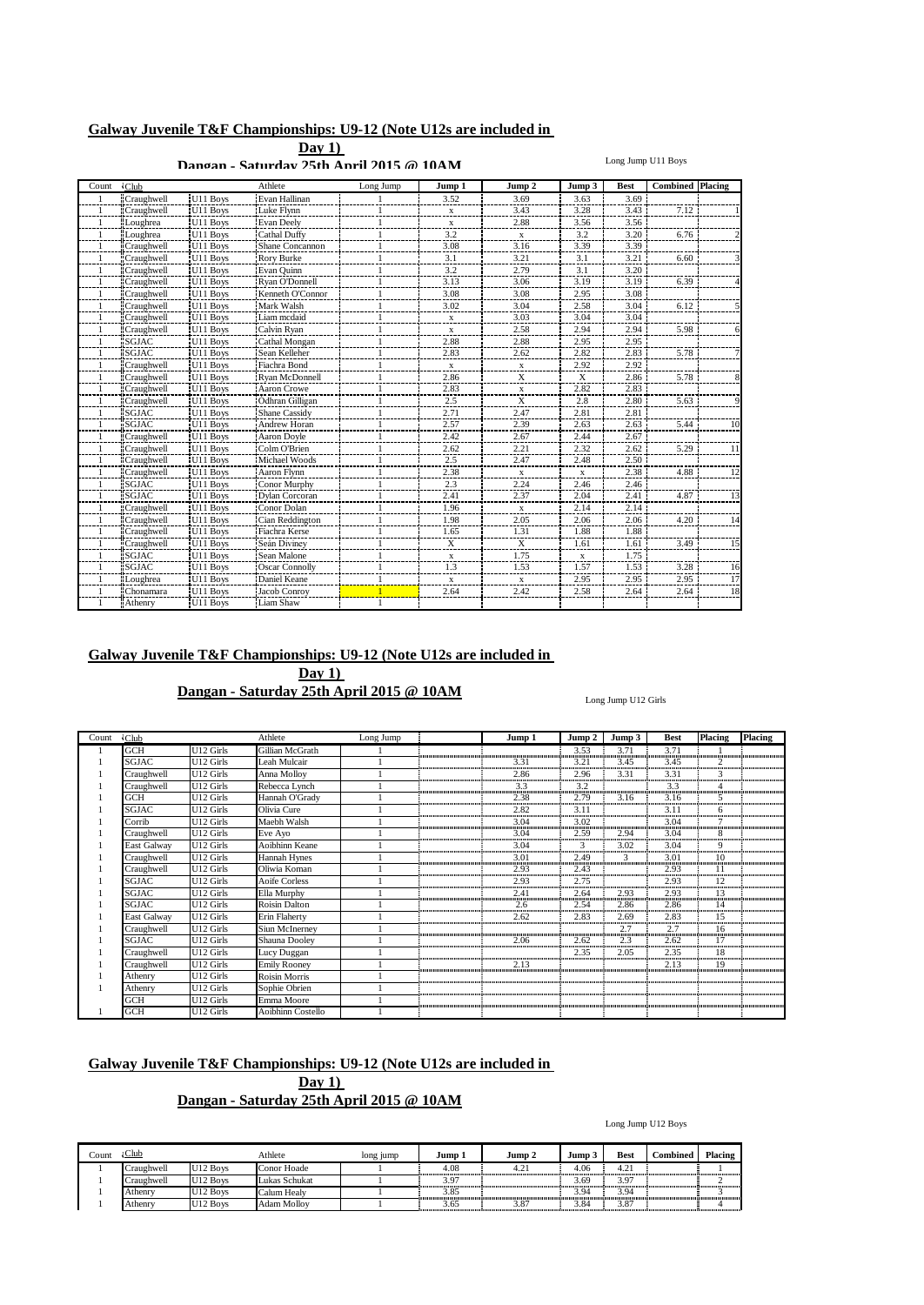|    | Craughwell   | U12 Boys | Liam Mulveen        |      | $\frac{1}{2}$ 3.65 $\frac{1}{2}$ 3.58 $\frac{1}{2}$ 3.53 $\frac{1}{2}$ 3.65 $\frac{1}{2}$ 3.65 $\frac{1}{2}$ 5                                                                                                                                                                       |      |      |    |
|----|--------------|----------|---------------------|------|--------------------------------------------------------------------------------------------------------------------------------------------------------------------------------------------------------------------------------------------------------------------------------------|------|------|----|
|    | Tuam         | U12 Boys | <b>Jack Hession</b> |      |                                                                                                                                                                                                                                                                                      |      |      |    |
|    | Craughwell   | U12 Boys | Kieran O'Connor     |      |                                                                                                                                                                                                                                                                                      |      |      |    |
|    | Athenry      | U12 Boys | Darragh McNelis     |      | $\begin{bmatrix} 3.38 \\ -1 \end{bmatrix}$                                                                                                                                                                                                                                           | 3.51 | 3.51 |    |
|    | Craughwell   | U12 Boys | Robert Urquhart     |      |                                                                                                                                                                                                                                                                                      |      |      |    |
|    | Loughrea     | U12 Boys | Leon Connaire       |      | $\begin{tabular}{ c c c c c c c c c c } \hline & $\cdots$ & $\cdots$ & $\cdots$ & $\cdots$ & $\cdots$ \\ \hline\hline 3,46 & & 3.46 & & 3.46 & & 9 \\ \hline \hline 3,27 & & 3.43 & & 3.44 & & 3.44 & & 10 \\ \hline \hline 3,39 & & 3.34 & & 3.38 & & & 11 \\ \hline \end{tabular}$ |      |      |    |
|    | Craughwell   | U12 Boys | Oisin Keane         |      |                                                                                                                                                                                                                                                                                      |      |      |    |
|    | Loughrea     | U12 Boys | Darragh Donoghue    |      |                                                                                                                                                                                                                                                                                      |      |      |    |
|    | Tuam         | U12 Boys | Conor Munnelly      |      | 2.78                                                                                                                                                                                                                                                                                 | 3.28 | 3.28 | 13 |
|    | Loughrea     | U12 Boys | John Cosgrove       |      |                                                                                                                                                                                                                                                                                      |      |      |    |
|    | <b>SGJAC</b> | U12 Boys | Mathew O Connor     |      |                                                                                                                                                                                                                                                                                      |      |      |    |
|    | Craughwell   | U12 Boys | Odhran Keane        |      | $\begin{tabular}{ c c c c c c c c c c c } \hline & 2.82 & 3 & 2.79 & 3 & 15 \\ \hline & 2.96 & 2.98 & 2.76 & 2.98 & 16 \\ \hline & 3.18 & 2.95 & 2.95 & 2.95 & 17 \\ \hline & 2.81 & 2.51 & 2.78 & 2.81 & 18 \\ \hline \end{tabular}$                                                |      |      |    |
|    | <b>SGJAC</b> | U12 Boys | Ciaran Bailey       |      |                                                                                                                                                                                                                                                                                      |      |      |    |
|    | Craughwell   | U12 Boys | Noah Keane          |      |                                                                                                                                                                                                                                                                                      |      |      |    |
|    | Craughwell   | U12 Boys | Mark Egan           | 2.54 |                                                                                                                                                                                                                                                                                      |      |      |    |
|    | Craughwell   | U12 Boys | Daniel McInerney    |      |                                                                                                                                                                                                                                                                                      | 2.52 | 2.52 | 20 |
|    | Athenry      | U12 Boys | Fearghus Deeley     |      |                                                                                                                                                                                                                                                                                      |      |      |    |
|    | Craughwell   | U12 Boys | Liam McDonagh       |      |                                                                                                                                                                                                                                                                                      |      |      |    |
|    | Craughwell   | U12 Boys | Mattie Kennedy      |      |                                                                                                                                                                                                                                                                                      |      |      |    |
|    | Craughwell   | U12 Boys | Fabian Fleetwood    |      |                                                                                                                                                                                                                                                                                      |      |      |    |
|    | Craughwell   | U12 Boys | <b>Adam Stewart</b> |      |                                                                                                                                                                                                                                                                                      |      |      |    |
|    | Craughwell   | U12 Boys | Cathal Kelly        |      |                                                                                                                                                                                                                                                                                      |      |      |    |
|    | Craughwell   | U12 Boys | Eoin Connolly       |      |                                                                                                                                                                                                                                                                                      |      |      |    |
|    | Craughwell   | U12 Boys | Mark Egan           |      |                                                                                                                                                                                                                                                                                      |      |      |    |
|    | Craughwell   | U12 Boys | Cian Daly           |      |                                                                                                                                                                                                                                                                                      |      |      |    |
|    | Craughwell   | U12 Boys | Eoin Byrne          |      |                                                                                                                                                                                                                                                                                      |      |      |    |
|    | <b>GCH</b>   | U11 Boys | Ryan Trill          |      |                                                                                                                                                                                                                                                                                      |      |      |    |
|    | <b>GCH</b>   | U11 Boys | Conor McLoughlin    |      |                                                                                                                                                                                                                                                                                      |      |      |    |
|    | <b>GCH</b>   | U11 Boys | Danny O'Toole       |      |                                                                                                                                                                                                                                                                                      |      |      |    |
|    | <b>SGJAC</b> | U12 Boys | Ronan Larkin        |      |                                                                                                                                                                                                                                                                                      |      |      |    |
| 32 |              |          |                     |      |                                                                                                                                                                                                                                                                                      |      |      |    |

**Day 1) Dangan - Saturday 25th April 2015 @ 10AM**

Turbo U9 Girls

| Count              | <b>Club</b>         | U9 Girls                | Athlete         | Turbo Javelin | Throw 1 | Throw 2 | Throw 3 | <b>Best</b> | <b>Combined Placing</b> |  |
|--------------------|---------------------|-------------------------|-----------------|---------------|---------|---------|---------|-------------|-------------------------|--|
|                    | ECraughwell         | U9 Girls                | Jessica Shannon |               |         |         |         | 8.94        |                         |  |
| ,,,,,,,,,,,,,,,,,, | Craughwell          | U9 Girls                | Tara Keane      |               |         |         |         | 11.57       | 20.51                   |  |
|                    | craughwell          | U9 Girls                | Vivian Greaney  |               |         |         |         | 6.9         |                         |  |
|                    | craughwell          | U9 Girls                | Katie Slevin    |               |         |         |         | 6.94        | 13.85                   |  |
|                    | ≣Craughwell         | U9 Girls                | Aoife O Meara   |               |         |         |         | 6.56        |                         |  |
| huunnummuun        | <b>Craughwell</b>   | U9 Girls                | Sophie McIlrath |               |         |         |         | 6.87        | 13.43                   |  |
| 10000000000000     | Craughwell          | U9 Girls                | Shannon Quinn   |               |         |         |         | 6.09        |                         |  |
|                    | ≣Craughwell         | U9 Girls                | Lily Fahy       |               |         |         |         | 6.5         | 12.6                    |  |
|                    | <b>E</b> Craughwell | U9 Girls                | Keely Grogan    |               |         |         |         | 5.45        |                         |  |
|                    | ∏Craughwell         | U9 Girls                | Andrea Slamas   |               |         |         |         | 5.75        |                         |  |
|                    | <b>ECraughwell</b>  | U9 Girls                | Isolde Hannon   |               |         |         |         | 4.63<br>    |                         |  |
|                    | Craughwell          | U9 Girls                | Aoibhe O Dowd   |               |         |         |         | 4.95        | 9.58                    |  |
|                    | : loughrea          | U9 Girls                | Olivia Sellars  |               |         |         |         | 7.45        | 7.45                    |  |
|                    | Tuam                | U9 Girls<br>!<br>ասասած | Leah Farragher  |               |         |         |         | 4.86        |                         |  |
|                    | Tuam                | U9 Girls<br><br>umumur  | Abbi McGrath    |               |         |         |         |             | 4.86                    |  |
|                    | <b>GCH</b>          | U9 Girls<br>ասասան      | Stephanie Walsh |               |         |         |         | 3.96        | 3.96                    |  |
|                    | Craughwell          | U9 Girls                | Ava Nicholl     |               |         |         |         |             |                         |  |
| 10                 |                     |                         |                 |               |         |         |         |             |                         |  |

## **Galway Juvenile T&F Championships: U9-12 (Note U12s are included in**

**Day 1)**

# **Dangan - Saturday 25th April 2015 @ 10AM**

### Turbo U9 Boys

| Count | $\cdot$ Club      |                  | Athlete             | Turbo Javelin | Throw 1 | Throw 2 | Throw 3 | <b>Best</b> | <b>Combined</b> Placing |  |
|-------|-------------------|------------------|---------------------|---------------|---------|---------|---------|-------------|-------------------------|--|
|       | <b>Craughwell</b> | U9 Boys          | Eoghan Woods        |               |         |         |         | 8.4         |                         |  |
|       | <b>Craughwell</b> | <b>II9 Boys</b>  | anthony Slevin      |               |         |         |         | 6.41        | 14.81                   |  |
|       | <b>Loughrea</b>   | <b>III9 Boys</b> | <b>Reece Cremin</b> |               |         |         |         | 7.35        |                         |  |
|       | ≣Loughrea         | <b>II9 Boys</b>  | Eanna Moloney       |               |         |         |         | 5.37        | 12.72                   |  |
|       | $\exists$ Athenry | <b>IU9 Boys</b>  | Aiden Shaw          |               |         |         |         | 5.57        |                         |  |
|       | $\exists$ Athenry | <b>II</b> 9 Boys | Christopher Kelly   |               |         |         |         | 5.42        | 10.99                   |  |
|       | ESGJAC            | U9 Boys          | Kevin Cassidy       |               |         |         |         | 8.45        | 8.45                    |  |
|       | EChonamara        | <b>EU9 Boys</b>  | Caoilin Murphy      |               |         |         |         | 6.5         | 6.51                    |  |
|       | ECraughwell       | <b>IU9 Boys</b>  | Symon Regeic        |               |         |         |         | 6.09        | 6.09                    |  |
|       | <b>EAthenry</b>   | U9 Boys          | <b>Jake Mulven</b>  |               |         |         |         | 4.83        | 4.83                    |  |
|       |                   |                  |                     |               |         |         |         |             |                         |  |

## **Galway Juvenile T&F Championships: U9-12 (Note U12s are included in**

### **Day 1) Dangan - Saturday 25th April 2015 @ 10AM**

Turbo U10 Girls

| Count | $-10$      |                 | Athlete             | .urb<br>Javelin | <b>CONTRACTOR</b><br>l hrow | <b>CONTRACT</b><br>Throw | <b>CONTRACTOR</b><br>l hrow | Best           | <b>Combined</b> | <b>Placing</b> |
|-------|------------|-----------------|---------------------|-----------------|-----------------------------|--------------------------|-----------------------------|----------------|-----------------|----------------|
|       | Craughwell | $\sim$<br>Girls | cunnigham<br>21 a.C |                 |                             |                          |                             | یہ ۱۵<br>19.2. |                 |                |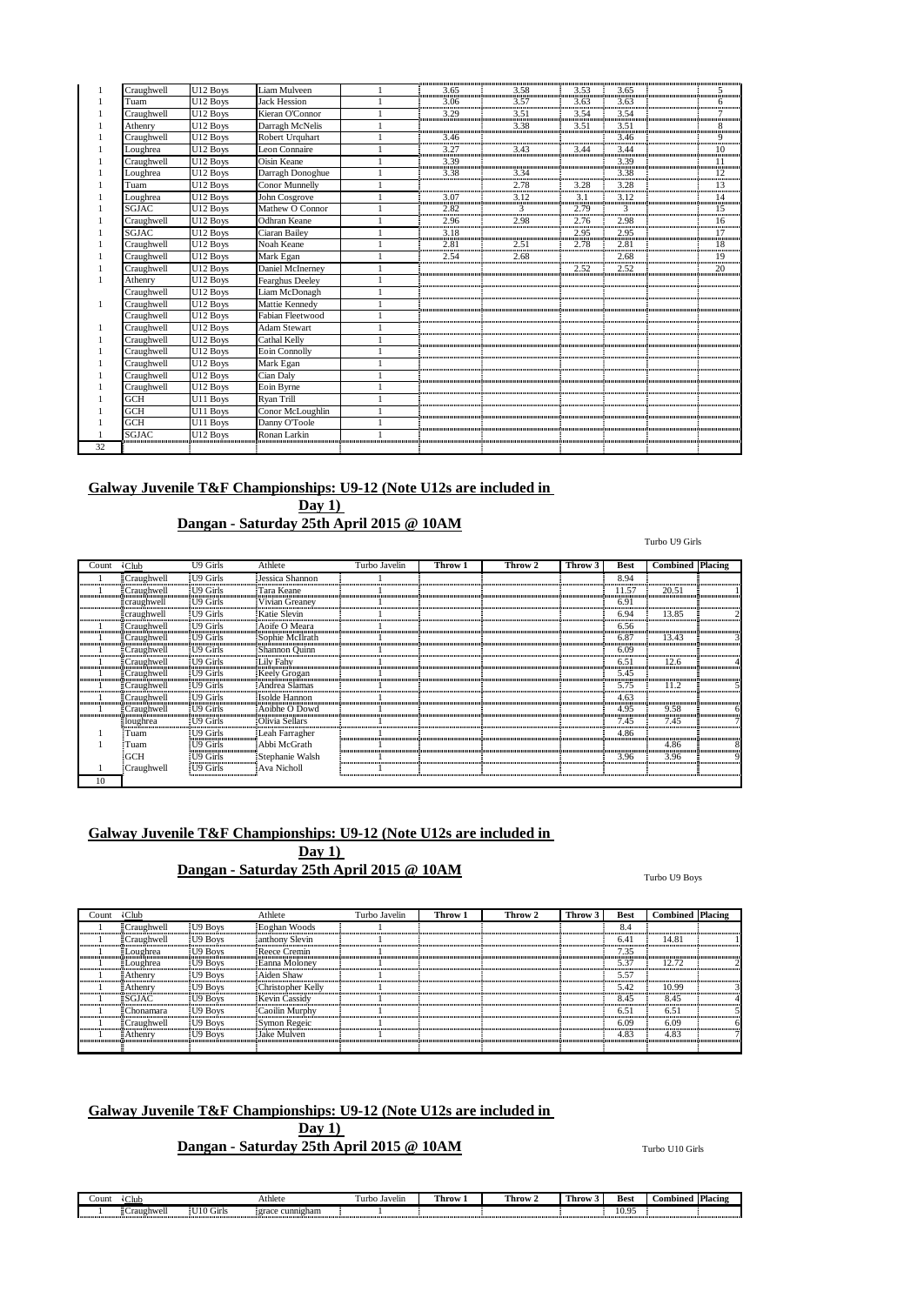| ≣Craughwell                   | U10 Girls             | ienny cloonan          |  |  | 8.18 | 19.13 |  |
|-------------------------------|-----------------------|------------------------|--|--|------|-------|--|
| ECraughwell                   | U <sub>10</sub> Girls | eabha nearv            |  |  | 1.87 |       |  |
| ≣Craughwell                   | U10 Girls             | holly o boyle          |  |  | .34  | 15.21 |  |
| <b>ECraughwell</b>            | U10 Girls             | vvanna duffy           |  |  | 6.28 |       |  |
| $\exists$ Craughwell          | UIO Girls             | laoise nic aindreasa   |  |  | 6.04 | 12.32 |  |
| <b>ECraughwell</b>            | U10 Girls             | laoise gallagher       |  |  | 579  |       |  |
| ≣Craughwell                   | U10 Girls             | Ecarmel conway         |  |  | 3.52 | 9.31  |  |
| $\overline{\mathbb{E}}$ SGJAC | $U10$ Girls           | Naoise Flatley         |  |  | 6.85 |       |  |
| ESGJAC                        | U10 Girls             | Meaibhainn Connolly    |  |  | 2.96 | 9.81  |  |
| $\exists$ TUAM                | U10 GIRLS             | <b>ELLEN CAFFERKY!</b> |  |  | 6.9  | 6.91  |  |

**Dangan - Saturday 25th April 2015 @ 10AM**

Turbo U10 Boys

| Count | <b>Club</b>       |                      | Athlete             | Turbo Javelin | Throw 1 | Throw 2 | Throw 3 | Best  | <b>Combined Placing</b> |  |
|-------|-------------------|----------------------|---------------------|---------------|---------|---------|---------|-------|-------------------------|--|
|       | <b>Athenry</b>    | U10 Boys             | <b>Jack Freenev</b> |               |         |         |         |       |                         |  |
|       | Athenry           | U10 Boys             | Luke Wilbur         |               |         |         |         |       |                         |  |
|       | <b>Craughwell</b> | U <sub>10</sub> Boys | adam jordan         |               |         |         |         | 10.39 |                         |  |
|       | <b>Craughwell</b> | U <sub>10</sub> Boys | callum brady        |               |         |         |         | 9.64  | 20.03                   |  |
|       | <b>Craughwell</b> | U <sub>10</sub> Boys | Cillian Horan       |               |         |         |         | 8.74  |                         |  |
|       | <b>Craughwell</b> | U10 Boys             | Lucas Keane         |               |         |         |         | 7.29  | 16.03                   |  |
|       | Craughwell        | U10 Boys             | Robert Donnelly     |               |         |         |         |       |                         |  |
|       | Loughrea          | U <sub>10</sub> Boys | Evan Burke          |               |         |         |         | 7.47  | 7.47                    |  |
|       | <b>ISGJAC</b>     | U <sub>10</sub> Boys | Lucas Sheedy        |               |         |         |         | 9.84  |                         |  |
|       | <b>SGJAC</b>      | U <sub>10</sub> Boys | Darragh Byrne       |               |         |         |         | 9.64  | 19.48                   |  |

# **Galway Juvenile T&F Championships: U9-12 (Note U12s are included in**

**Day 1) Dangan - Saturday 25th April 2015 @ 10AM**

| Count | $\cdot$ Club       |                       | Athlete                 | Turbo Javelin | Throw 1 | Throw 2 | Throw 3 | Best  | <b>Combined</b> | Placing       |
|-------|--------------------|-----------------------|-------------------------|---------------|---------|---------|---------|-------|-----------------|---------------|
|       | lathenry           | U <sub>11</sub> Girls | abigail o shea          |               |         |         |         | 6.9   |                 |               |
|       | <b>Athenry</b>     | U11 Girls             | Aine Hardiman           |               |         |         |         | 6.1   | 13              | 5             |
|       | <b>Athenry</b>     | U11 Girls             | Alannah Costelloe       |               |         |         |         |       |                 |               |
|       | <b>Ballinasloe</b> | U11 Girls             | Aiveen Curley           |               |         |         |         |       |                 |               |
|       | Craughwell         | U <sub>11</sub> Girls | Millie Geraghty         |               |         |         |         | 12.85 |                 |               |
|       | <b>Craughwell</b>  | U <sub>11</sub> Girls | Sadhbh Irwin            |               |         |         |         | 11.44 | 24.29           |               |
|       | <b>Craughwell</b>  | U11 Girls             | Megan Gilligan          |               |         |         |         | 11    |                 |               |
|       | Craughwell         | U11 Girls             | Rosemary Maduka         |               |         |         |         | 8.48  | 19.48           | $\mathcal{P}$ |
|       | East Galway        | U11 Girls             | Niamh Lennon            |               |         |         |         | 8.81  |                 |               |
|       | East Galway        | U <sub>11</sub> Girls | Joyce McNama            |               |         |         |         | 5.5   | 14.31           | 4             |
|       | <b>East Galway</b> | U11 Girls             | Amelia Dovle            |               |         |         |         |       |                 |               |
|       | Loughrea           | U11 Girls             | Caitlin Griffin         |               |         |         |         | 9.43  |                 |               |
|       | Loughrea           | U11 Girls             | Ciara Moloney           |               |         |         |         | 6.44  | 15.87           | 3             |
|       | l Tuam             | U11 Girls             | sarah cafferkey         |               |         |         |         | 6.01  | 6.01            | 6             |
|       | <sup>1</sup> Tuam  | U11 Girls             | Keira Gorman            |               |         |         |         |       |                 |               |
|       | <sup>1</sup> Tuam  | U11 Girls             | Emily Kenny             |               |         |         |         |       |                 |               |
|       | <b>Tuam</b>        | U11 Girls             | <b>Abby Shaughnessy</b> |               |         |         |         |       |                 |               |
|       |                    |                       |                         |               |         |         |         |       |                 |               |

## **Galway Juvenile T&F Championships: U9-12 (Note**

#### Turbo U11 Boys

| Count | $\sqrt{\text{Club}}$ |                      | U11 Boys | Athlete              | Turbo Javelin | Throw 1 | Throw 2 | Throw 3 | <b>Best</b> | <b>Combined Placing</b> |  |
|-------|----------------------|----------------------|----------|----------------------|---------------|---------|---------|---------|-------------|-------------------------|--|
|       | Craughwell           | U11 Boys             |          | Fionn O'Glaisne      |               |         |         |         | 14.69       |                         |  |
|       | Craughwell           | U11 Boys             |          | Michael Woods        |               |         |         |         | 13.55       | 28.24                   |  |
|       | $ESGJAC$             | U11 Boys             |          | Padraig Pearl        |               |         |         |         | 15.08       |                         |  |
|       | SGIAC                | U11 Boys             |          | Shane Cassidy        |               |         |         |         | 12.64       | 27.72                   |  |
|       | Craughwell           | U <sub>11</sub> Boys |          | Eimhin Carroll       |               |         |         |         | 13.4        |                         |  |
|       | Craughwell           | U11 Boys             |          | Colm O'Brien         |               |         |         |         | 12.83       | 26.23                   |  |
|       | <b>Craughwell</b>    | U11 Boys             |          | Aaron Flynn          |               |         |         |         | 12.67       |                         |  |
|       | Craughwell           | U11 Boys             |          | Ryan McDonnell       |               |         |         |         | 12.67       | 25.34                   |  |
|       | Craughwell           | I11 boys             |          | Aaron Crowe          |               |         |         |         | 12.12       |                         |  |
|       | Craughwell           | U11 Boys             |          | Calvin Ryan          |               |         |         |         | 10.46       | 22.58                   |  |
|       | SGIAC                | U11 Boys             |          | Sean Kelleher        |               |         |         |         | 11.03       |                         |  |
|       | SGIAC                | U11 Boys             |          | <b>Matthew Mears</b> |               |         |         |         | 10.85       | 21.88                   |  |
|       | Craughwell           | U11 Boys             |          | Seán Diviney         |               |         |         |         | 10.04       |                         |  |
|       | Craughwell           | U11 Boys             |          | Fiachra Kerse        |               |         |         |         | 8.48        | 18.52                   |  |
|       | Loughrea             | U11 Boys             |          | Daniel Keane         |               |         |         |         | 13.17       | 13.17                   |  |
|       | Craughwell           | U11 Boys             |          | Conor Dolan          |               |         |         |         | 7.58        | 7.58                    |  |
|       | ≣GCH                 | U <sub>11</sub> Boys |          | Conor Flynn          |               |         |         |         |             |                         |  |
|       | ≣GCH                 | U11 Boys             |          | Thom Donnellan       |               |         |         |         |             |                         |  |
|       | Loughrea             | U11 Boys             |          | Evan Deely           |               |         |         |         |             |                         |  |
|       | Loughrea             | U11 Boys             |          | Cathal Duffy         |               |         |         |         |             |                         |  |

#### Turbo U11 Girls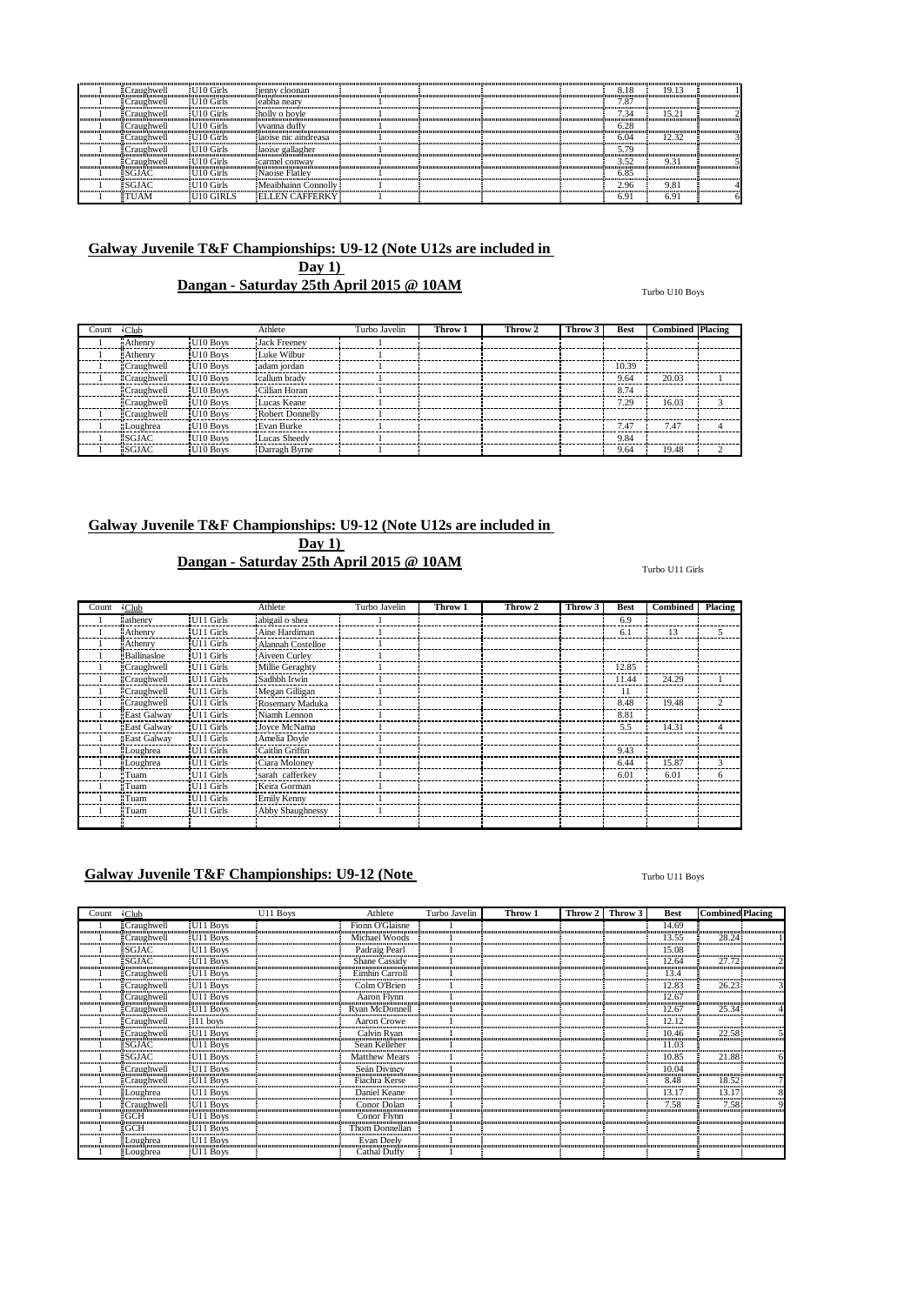#### $\frac{C_{\text{Lub}}}{\frac{1}{2}} \text{Craughwell} \quad [U12 \text{ Girls} \quad \text{i} \text{Regina Maduka} \quad 1 \quad 1 \quad 2 \quad 1 \quad 3 \quad 4.91 \quad 14.91 \quad 1 \quad 1 \quad 1 \quad 2 \quad 3 \quad 4.91 \quad 1 \quad 4.91 \quad 1 \quad 3 \quad 4.91 \quad 1 \quad 3 \quad 4.91 \quad 1 \quad 3 \quad 4.91 \quad 1 \quad 3 \quad 4.91 \quad 1 \quad 3 \quad 4.91 \quad 1 \quad 3 \quad 4.91 \quad$  Craughwell U12 Girls Regina Maduka 1 14.91 1 Craughwell U12 Girls Rebecca Lynch 1 14.49 2 Craughwell U12 Girls Caitlin Cummins 1 9.77 3 Craughwell U12 Girls Leah Farrelly 1 9.29 4 Tuam U12 Girls Aoibheann Phelan 1 8.7 5 Craughwell U12 Girls Emily Rooney 1 8.29 6  $\frac{1}{2}$  Exist Galway  $\frac{1}{2}$  U12 Girls Shauna Dooley 1 7.14  $\frac{1}{2}$  7.14  $\frac{1}{2}$  7.14  $\frac{1}{2}$  7.14  $\frac{1}{2}$  7.38 1 East Galway U12 Girls Erin Flaherty | 1 | | | | | | | | 5.38 | | | 8 | |

## **Galway Juvenile T&F Championships: U9-12 (Note U12s are included in Day 1) Dangan - Saturday 25th April 2015 @ 10AM**

Turbo U12 Boys

| Count | $\cdot$ Club       |                      | U12 Boys | Athlete             | Turbo Javelin | Throw 1 | Throw 2 | Throw 3 | <b>Best</b> | <b>Combined</b> Placing |    |
|-------|--------------------|----------------------|----------|---------------------|---------------|---------|---------|---------|-------------|-------------------------|----|
|       | Craughwell         | U12 Boys             |          | Oisin Keane         |               |         |         |         | 25.78       |                         |    |
|       | Craughwell         | U12 Boys             |          | Liam McDonagh       |               |         |         |         | 24.49       |                         |    |
|       | <b>Craughwell</b>  | U12 Boys             |          | Robert Urquhart     |               |         |         |         | 22.37       |                         |    |
|       | <b>Tuam</b>        | U12 Boys             |          | <b>Jack Hession</b> |               |         |         |         | 18.55       |                         |    |
|       | <b>Craughwell</b>  | U12 Boys             |          | Michael Leahy       |               |         |         |         | 18.13       |                         |    |
|       | <b>Craughwell</b>  | U12 Boys             |          | Cian Irwin          |               |         |         |         | 14.48       |                         | h  |
|       | <b>Craughwell</b>  | U12 Boys             |          | Odhran Keane        |               |         |         |         | 13.17       |                         |    |
|       | <b>SGJAC</b>       | U12 Boys             |          | Jake Carr           |               |         |         |         | 12.7        |                         | 8  |
|       | :Craughwell        | U12 Boys             |          | Ben Brady           |               |         |         |         | 11.93       |                         | 9  |
|       | <b>Craughwell</b>  | U <sub>12</sub> Boys |          | Jack Kinane         |               |         |         |         | 11.47       |                         | 10 |
|       | <b>Craughwell</b>  | U <sub>12</sub> Boys |          | Daniel McInerney    |               |         |         |         | 11.26       |                         |    |
|       | <b>Tuam</b>        | U <sub>12</sub> Boys |          | Mathew Cafferkey    |               |         |         |         | 10.63       |                         | 12 |
|       | Craughwell         | U <sub>12</sub> Boys |          | Ben Cunniffe        |               |         |         |         | 10.01       |                         | 13 |
|       | <b>Athenry</b>     | U12 Boys             |          | Fearghus Deeley     |               |         |         |         |             |                         |    |
|       | <b>Ballinasloe</b> | U <sub>12</sub> Boys |          | Adam McGreal        |               |         |         |         |             |                         |    |
|       | <b>Craughwell</b>  | U <sub>12</sub> Boys |          | Fabian Fleetwood    |               |         |         |         |             |                         |    |
|       | Craughwell         | U12 Boys             |          | <b>Adam Stewart</b> |               |         |         |         |             |                         |    |
|       | Craughwell         | U12 Boys             |          | Joshua Ryan         |               |         |         |         |             |                         |    |
|       | Craughwell         | U <sub>12</sub> Boys |          | Aaron Shannon       |               |         |         |         |             |                         |    |
|       | Loughrea           | U <sub>12</sub> Boys |          | Thomas Power        |               |         |         |         |             |                         |    |

## **Galway Juvenile T&F Championships: U9-12 (Note U12s are included in Day 1) Dangan - Saturday 25th April 2015 @ 10AM**

Shot u12 Girls

| .ount | Club                 |                   | J12 Girls | Athlete          | Throw 1 | Throw 2 | <b>Throw</b> | Best | Placing |
|-------|----------------------|-------------------|-----------|------------------|---------|---------|--------------|------|---------|
|       | $\mathsf{ECorrib}$   | <b>II12 Girls</b> |           | Peggy Ford       | 6.04    |         |              | 6.37 |         |
|       | ≣Craughwell          | U12 Girls         |           | Regina Maduka    | 5.53    | 5.93    | 5.84         | 5.93 |         |
|       | ESGJAC               | <b>II12 Girls</b> |           | Roisin Dalton    | 4 76    | 5.56    | 4.06         | 5.56 |         |
|       | ECraughwell          | II12 Girls        |           | Hannah Hynes     | 4.46    | 42      | 4.65         | 4.65 |         |
|       | $\exists$ Craughwell | <b>II12 Girls</b> |           | Caitlin Cummins  | 1.25    |         | 4.62         | 4.62 |         |
|       | $\mathsf{F}$ Tuam    | II12 Girls        |           | Aoibheann Phelan | 4.07    |         | 4.3.         | 4.31 |         |
|       | ECraughwell          | U12 Girls         |           | Siun McInerney   | 3.95    | 3.72    | 3.55         | 3.95 |         |

## **Galway Juvenile T&F Championships: U9-12 (Note U12s are included in**

**Day 1) Dangan - Saturday 25th April 2015 @ 10AM**

Shot u12 Boys

| Count | <b>Club</b>  |                      | $\overline{U12}$ Boys | Athlete                | Shot | Throw 1 | Throw 2 | Throw 3 | <b>Best</b> | <b>Placing</b> |
|-------|--------------|----------------------|-----------------------|------------------------|------|---------|---------|---------|-------------|----------------|
|       | <b>GCH</b>   | U12 Boys             |                       | <b>DARRAGH JENNING</b> |      | 7.23    | 7.95    | 7.86    | 7.95        |                |
|       | Craughwell   | U12 Boys             |                       | Liam McDonagh          |      | 6.31    | 6.85    | 5.91    | 6.85        | $\overline{c}$ |
|       | Craughwell   | U12 Boys             |                       | Oisin Keane            |      | 6.42    | 6.84    | 6.61    | 6.84        | 3              |
|       | Craughwell   | U12 Boys             |                       | Mark Egan              |      | 5.82    | 6.2     | 6.05    | 6.2         | 4              |
|       | Craughwell   | U <sub>12</sub> Boys |                       | Cian Dalv              |      |         |         | 5.72    | 5.72        | 5              |
|       | <b>SGJAC</b> | U12 Boys             |                       | Jake Carr              |      | 5.1     | 5.38    | 5.21    | 5.38        | 6              |
|       | <b>SGJAC</b> | U <sub>12</sub> Boys |                       | Michael Leahy          |      | 5.29    | 4.58    | 5.23    | 5.29        | ÷              |
|       | Craughwell   | U12 Boys             |                       | <b>Ben Cunnifffe</b>   |      | 4.88    | 4.79    |         | 4.88        | 8              |
|       | Craughwell   | U <sub>12</sub> Boys |                       | Ben Brady              |      | 4.2     | 4.8     | 4.72    | 4.8         | 9              |
|       | <b>SGJAC</b> | U12 Boys             |                       | Ronan Larkin           |      |         | 4.14    | 4.35    | 4.35        | 10             |
|       | Craughwell   | U <sub>12</sub> Boys |                       | Conor Kinsella         |      |         |         |         |             |                |
|       | Craughwell   | U <sub>12</sub> Boys |                       | Mark Egan              |      |         |         |         |             |                |
|       | Craughwell   | U <sub>12</sub> Boys |                       | Tiernan Leen           |      |         |         |         |             |                |
|       | Craughwell   | U12 Boys             |                       | Michael Leahy          |      |         |         |         |             |                |

#### Turbo U12 Girls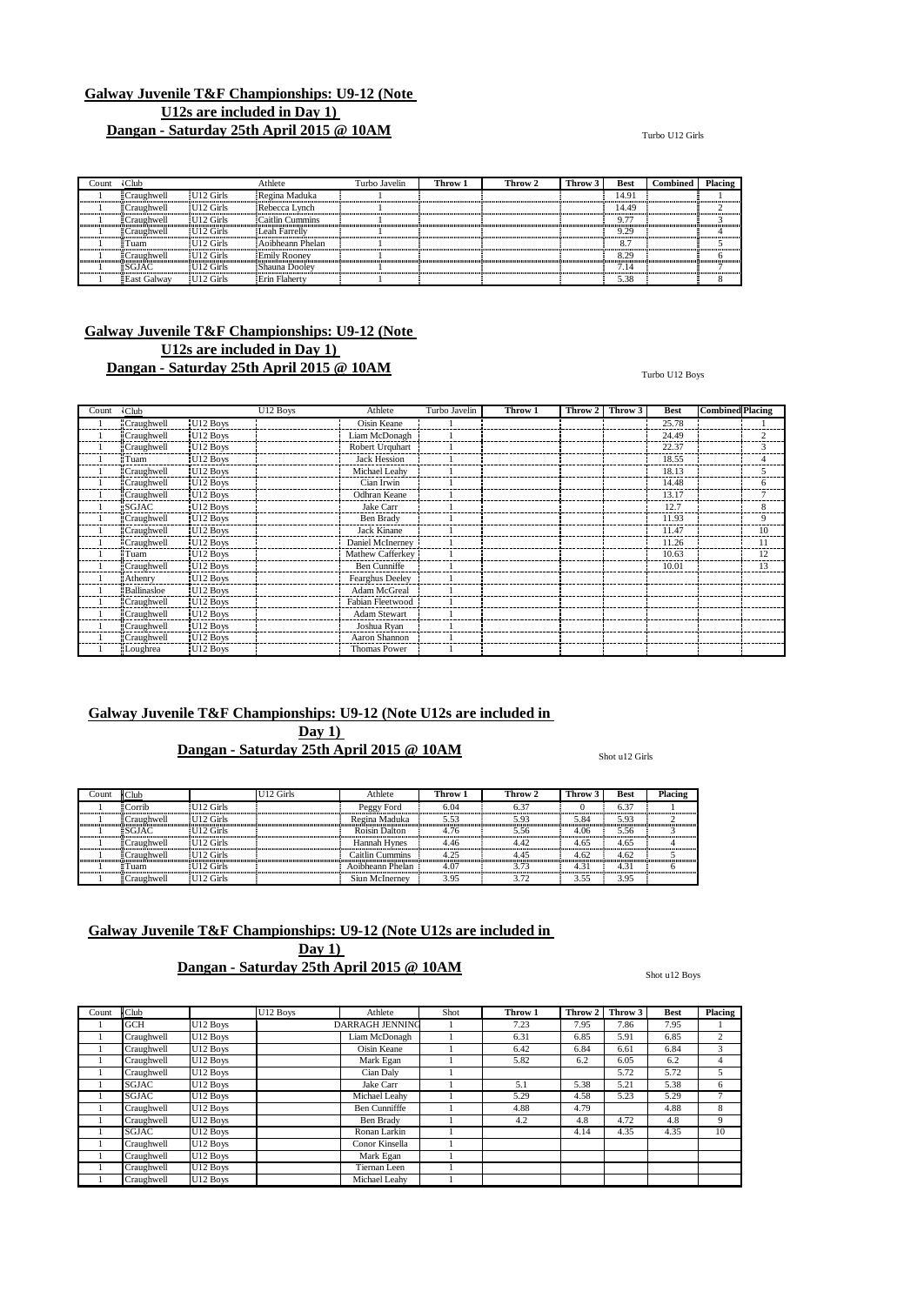## **Dangan - Saturday 25th April 2015 @ 10AM**

High Jump U12 Boys

| :oun        | Name                        |            | 0.90 | 1.00 | 1.05 | .10 | 1.15           | 1.20 | 1.25 | 1.28 | Best   | <b>PLACE</b> |
|-------------|-----------------------------|------------|------|------|------|-----|----------------|------|------|------|--------|--------------|
|             |                             |            |      |      |      |     |                |      |      |      |        |              |
|             | Conor Hoade                 | Craughwell |      |      |      |     |                |      |      | X0   | 1.28   |              |
|             | "Lukas Schukat"             | Craughwell |      |      |      |     |                |      |      | XXX  | $\sim$ |              |
|             | Calum Healy                 | Athenry    |      |      |      |     | X <sub>0</sub> | XXX  |      |      |        |              |
|             | Liam McDonagh Craughwell    |            |      |      |      | vη  | X <sub>0</sub> | XXX  |      |      |        | ---------    |
| ----------- | Mattie Kennedy Craughwell   |            |      |      |      |     |                |      |      |      |        | <b>DNS</b>   |
|             | Fabian Fleetwood Craughwell |            |      |      |      |     |                |      |      |      |        | <b>DNS</b>   |

## **Galway Juvenile T&F Championships: U9-12 (Note U12s are included in Day 1) Dangan - Saturday 25th April 2015 @ 10AM**

High Jump U12 girls

| Count | Name                  | ub:        | 0.90 | 1.00 | 1.05 | .10 | . | . .20 | 1.25 | .24 | <b>Best</b> | Place |
|-------|-----------------------|------------|------|------|------|-----|---|-------|------|-----|-------------|-------|
|       | <i>doore</i><br>≣Emma | <b>GCH</b> |      |      |      |     |   |       | XX.  |     |             |       |
|       | Koman<br><b>ABW*</b>  | Craughwell |      |      | XXX  |     |   |       |      |     |             |       |

## **Galway Juvenile T&F Championships: U9-12 (Note U12s are included in Day 1) Dangan - Saturday 25th April 2015 @ 10AM**

60m U9 Girls

| Count            | Club                                                                                                           | <b>U9 Girls</b>                                   | Athlete                                               | 60 <sub>m</sub> | <b>Heat</b>                 | <b>Times</b>           | <b>Combines</b> | Place                     |
|------------------|----------------------------------------------------------------------------------------------------------------|---------------------------------------------------|-------------------------------------------------------|-----------------|-----------------------------|------------------------|-----------------|---------------------------|
|                  | SGJAC<br>@www.www.www.www.                                                                                     | U9 Girls<br>uğunmummummu                          | Sinead mongan                                         |                 | 3                           | 10.46<br>              |                 |                           |
|                  | SGJAC                                                                                                          | iU9 Girls                                         | <b>Orlaith Mannion</b>                                |                 |                             | 11.01                  | 214             |                           |
|                  | Loughrea                                                                                                       | <b>II9 Girls</b>                                  |                                                       |                 | 3                           | 10.58<br>              |                 |                           |
|                  | dinin manamang na kalendari na manamang na kalendari ng mga manamang na mga manamang na mga mga mga mga mga mg | ñmmmmmmm                                          |                                                       |                 |                             | 10.93                  |                 |                           |
|                  | ECraughwell                                                                                                    | <b>ID</b> Girls                                   | Ella Farrelly                                         |                 | 5                           | 10.86                  |                 |                           |
|                  | ECraughwell<br>աստամաստատ                                                                                      | U9 Girls<br>                                      | Isabel Schukat<br>,,,,,,,,,,,,,,,,,,,,,,,,,,,,,,      |                 | 5                           | 11.31                  | 22.1'           |                           |
|                  | GCH<br>                                                                                                        | U9 Girls<br>                                      | Almina Aghboola                                       |                 |                             | 10.47<br>              |                 |                           |
|                  | <b>GCH</b><br>                                                                                                 | U9 Girls                                          | Lauren Irwin<br>                                      |                 |                             | 11.74<br>,,,,,,,,,,,,, |                 |                           |
|                  | Craughwell                                                                                                     | U9 Girls                                          | Molly Gilligan                                        |                 |                             | 11.39                  |                 |                           |
|                  | Craughwell                                                                                                     | U9 Girls                                          | Katie slevin                                          |                 |                             | 11.5<br>               | 22.89           | 5                         |
|                  | Craughwell<br>                                                                                                 | U9 Girls                                          | Sarah Creavan                                         |                 |                             | 11.62<br>              |                 |                           |
|                  | Craughwell                                                                                                     | U9 Girls                                          | Clara Rooney<br>Lauren Harnett                        |                 |                             | 11.66<br>              | 23.28           |                           |
|                  | SGJAC                                                                                                          | U9 Girls                                          | ,,,,,,,,,,,,,,,,,,,,,,,,,,,,,,                        |                 |                             | 11.65                  |                 |                           |
|                  | SGJAC                                                                                                          | U9 Girls                                          | Katie Flaherty                                        |                 |                             | 11.68<br>              | 23.33           |                           |
|                  | Craughwell                                                                                                     | U9 Girls<br>                                      | Amelia Grogan                                         |                 |                             | 11.92<br>              |                 |                           |
|                  | Craughwell                                                                                                     | U9 Girls<br>                                      | Keely Grogan                                          |                 |                             | 11.94                  | 23.86           | 8                         |
|                  | Loughrea<br>ասամասատ                                                                                           | U9 Girls                                          | Aoibheann Donoghue<br>                                |                 |                             | 11.88<br>              |                 |                           |
|                  | Loughrea<br><del></del>                                                                                        | U9 Girls<br>                                      | Emily Dillon<br>                                      |                 |                             |                        | 24.02           | 9                         |
|                  | Athenry<br>ասասամա                                                                                             | U9 Girls<br>                                      | <b>Molly Geary</b>                                    |                 | 3                           |                        |                 |                           |
|                  | Athenry                                                                                                        | U9 Girls                                          | Sophie Mc Grath<br>ամասասասասասասաս                   |                 |                             |                        | 24 O            |                           |
|                  | Chonamara<br>                                                                                                  | <br>U9 Girls                                      | Amy Cloherty                                          |                 | ,,,,,,,,,,,,,,,,,,,,,,,,,,, |                        |                 |                           |
|                  |                                                                                                                | U9 Girls<br>                                      | montinomonomotinomonomotinomon<br>Ella Cloherty<br>   |                 |                             |                        | 24.08           |                           |
| ,,,,,,,,,,,,,,,, | Craughwell<br><u>DainmanAnananana</u>                                                                          | I <sub>19</sub> Girls<br><b>10000000000000000</b> | Alannah Farrell                                       |                 |                             |                        |                 | ,,,,,,,,,,,,,,,,,,,,,,,,, |
|                  | Craughwell<br>ասասան                                                                                           | U9 Girls<br>                                      | Lily Lopez                                            |                 |                             |                        | 24.24           |                           |
|                  | GCH                                                                                                            | U9 Girls                                          | bethan o toole                                        |                 | 5                           | 11.94                  |                 |                           |
|                  | <b>GCH</b><br>                                                                                                 | U9 Girls<br>,,,,,,,,,,,,,,,,,,,,                  | Stephanie Walsh                                       |                 |                             | 12.45<br>              | 24.39           | 13                        |
|                  | Craughwell                                                                                                     | U9 Girls                                          | Isolde Hannon                                         |                 |                             | 12.28<br>              |                 |                           |
|                  | Craughwell                                                                                                     | U9 Girls<br>                                      | Emily Cottor                                          |                 |                             | 13.94                  | 26.22           | 14                        |
|                  | Athenry                                                                                                        | U9 Girls<br>                                      | Sinead Rohan                                          |                 |                             | 13.07<br>              |                 |                           |
|                  | Athenry<br><b>Dommundundunun</b>                                                                               | U9 Girls<br><b>Announcement</b>                   | emma coll<br>0000000000000000000000000000000          |                 |                             | 13.25                  | 26.32           | 15                        |
|                  | Corrib<br>                                                                                                     | U9 Girls<br>                                      | Eabheann Conneelv                                     |                 |                             |                        |                 |                           |
|                  | Corrib U9 Girls                                                                                                |                                                   | Ella Garvey 1                                         |                 |                             |                        |                 |                           |
|                  | Craughwell<br><del></del>                                                                                      | U9 Girls                                          | Maiah Fleetwood<br>,,,,,,,,,,,,,,,,,,,,,,,,,,,,,,,,,, |                 |                             |                        |                 |                           |
|                  | East Galway                                                                                                    | U9 Girls<br>                                      | Orna McNama                                           |                 |                             | 11.37                  |                 |                           |
|                  | FBC.<br>                                                                                                       | U9 Girls!                                         | твс                                                   |                 |                             | 12.5                   |                 |                           |
|                  | l`uam                                                                                                          | <br>U9 Girls<br><b><u> Ammunumum</u></b>          | <br>.eah Farragher                                    |                 | 3<br>                       | <br>12.01<br>          |                 |                           |
|                  | <br>≣Tuam                                                                                                      | U9 Girls                                          | Abbi McGrath                                          |                 |                             |                        |                 |                           |

## **Galway Juvenile T&F Championships: U9-12 (Note U12s are included in Day 1)**

## **Dangan - Saturday 25th April 2015 @ 10AM**

60m U9 Boys

| .`ount | Club  |             | Athlete                | 60m | Heat | <b>COLL</b><br>imes | Combines        | Place |
|--------|-------|-------------|------------------------|-----|------|---------------------|-----------------|-------|
|        | 200T  | <b>Boys</b> | <b>Richard McGrath</b> |     |      | 0 0 0               |                 |       |
|        | $-01$ | <b>Boys</b> | ≣Ronan Duggan          |     |      | .v. JZ              | $\sim$<br>20.JI |       |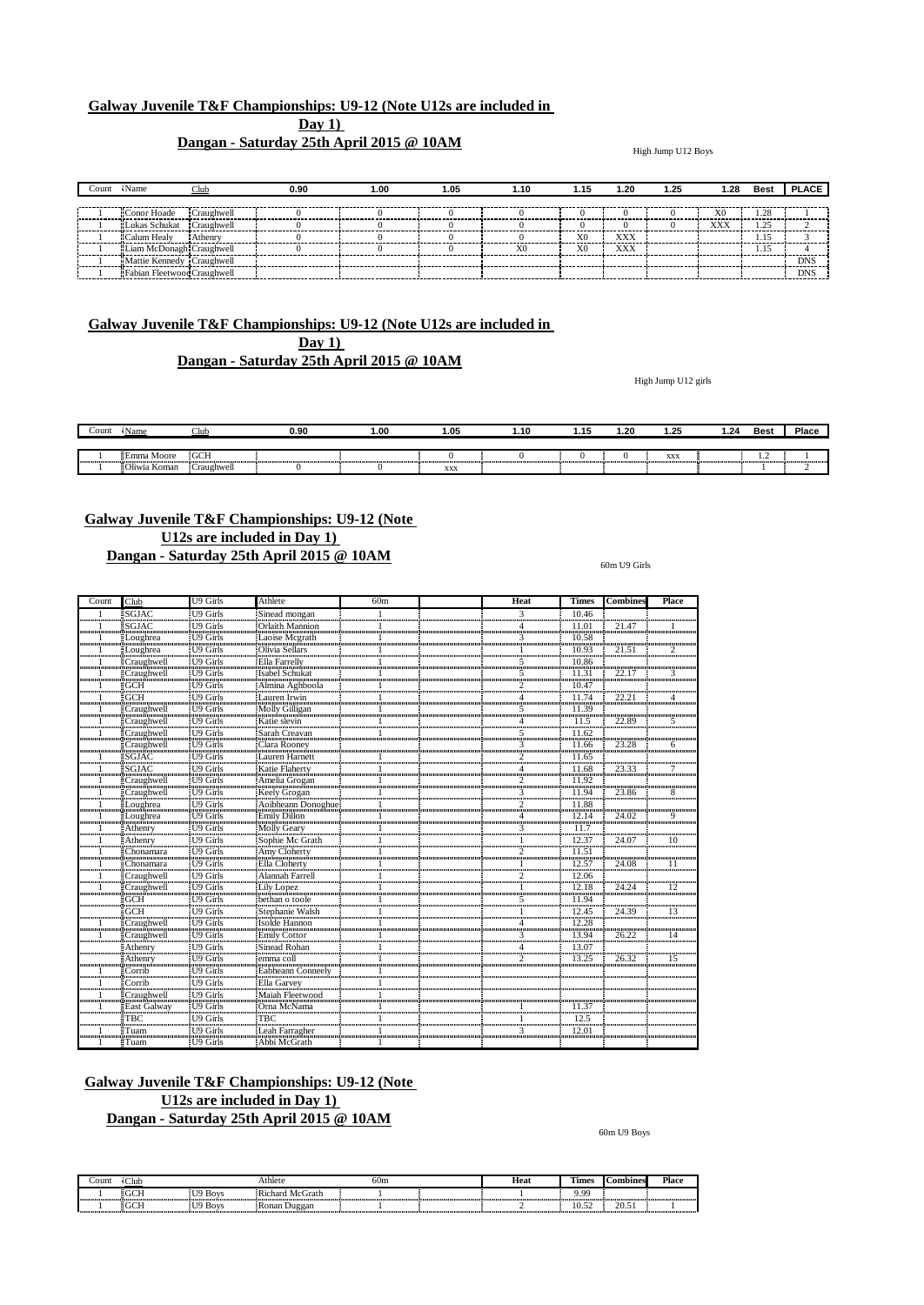|                         |                                             | U9 Boys                                                                                 | Steven Jennings                                                                                                                                                                                                                                    |  |   |          |       |  |
|-------------------------|---------------------------------------------|-----------------------------------------------------------------------------------------|----------------------------------------------------------------------------------------------------------------------------------------------------------------------------------------------------------------------------------------------------|--|---|----------|-------|--|
|                         | `raughwel                                   | <b>II9 Boys</b>                                                                         | Ewan Walsh                                                                                                                                                                                                                                         |  |   |          |       |  |
|                         |                                             |                                                                                         |                                                                                                                                                                                                                                                    |  |   |          |       |  |
| ,,,,,,,,,,,,,,,,,,,,,,  | Athenry                                     | $\frac{1}{2}$ Athenry $\frac{1}{2}$ U9 Boys $\frac{1}{2}$ Eom Hannon<br><b>II9 Boys</b> | Christopher Kellv                                                                                                                                                                                                                                  |  |   | $\Omega$ |       |  |
|                         | Tiam                                        | immumminimmummum<br>U9 Boys                                                             | យ៉ូលាំលាយបានលាក់បានបានបានបានបើសារយោងប្តីយោយបាន<br>Darragh Kenny                                                                                                                                                                                    |  |   | 0 58     |       |  |
|                         | monomumumumumumum<br>`uam                   | II9 Boys                                                                                | Cian Rafferty                                                                                                                                                                                                                                      |  |   | <br>0.86 |       |  |
|                         | Craughwell                                  | <b>II9 Boys</b>                                                                         | រ៉ូណាណាណាណាណាណាណាណាភ្ញុំបានបានចាប់ពីការអោយអាចអាចធ្វើការអោយអាចអាចអាចអាចធ្វើការអោយអាចអាច<br>Sean<br>avan                                                                                                                                             |  |   |          |       |  |
|                         | ∴raughwell                                  | <b>I</b> I9 Boys                                                                        | 00000000000000000000000000000000<br>Fion Higgins                                                                                                                                                                                                   |  |   | 1.08     |       |  |
|                         | <b>T</b> uam                                | I <sub>I9</sub> Boys                                                                    | Cian Halligan                                                                                                                                                                                                                                      |  |   |          |       |  |
|                         | <br>`uam                                    | U9 Boys                                                                                 | immummummum°innum<br>Kevin Munnelly                                                                                                                                                                                                                |  |   | .36      | າາ    |  |
| ,,,,,,,,,,,,,,,,,,,,    |                                             | :TIQ<br><b>Boys</b>                                                                     | Kevin Cassidv                                                                                                                                                                                                                                      |  |   |          |       |  |
|                         | ,,,,,,,,,,,,,,,,,,,,,,,,,,,,,,,,,,,<br>GJAC | <b>I</b> <sup>19</sup> Boys                                                             | Dvlan O Mallev                                                                                                                                                                                                                                     |  |   |          |       |  |
|                         | honamara                                    | monomummanon<br>:U9 Boys                                                                | ulundummummummundummumlummum<br>Naoise Boulger                                                                                                                                                                                                     |  |   |          |       |  |
|                         | Chonamara                                   | <b>II9 Boys</b>                                                                         | ដ្ឋិតកាតាកាតាកាតាកាតាកាតាកាតា ភ្នំពាក់កាតាកាតីកាតាកាតាកាតាកាតិកាតាកាតាកាតាកាតីកាត់កាតាកាតាក្នុងកាតា<br>Caoilinn Murphy                                                                                                                             |  |   | 1.28     | つつ    |  |
| ,,,,,,,,,,,,,,,,,,      | Craughwell                                  | $E[19$ Boys                                                                             | ]ការការការការការការការការការការពិភពលោកល័យការការការការការស្រីយ៍ដោយការការការការការការកែបរបែបសារយោង ប្រភពលោកអាយុយ<br>ee whelton.                                                                                                                      |  |   |          |       |  |
|                         | <br>Craughwell<br><del></del>               | U9 Boys                                                                                 | Sullivan                                                                                                                                                                                                                                           |  |   | 2.18     | 23.98 |  |
|                         | Athenrv                                     | U9 Boys                                                                                 | Aidan Shaw                                                                                                                                                                                                                                         |  |   | <br>2.23 |       |  |
|                         | Athenry                                     | <b>J9 Boys</b>                                                                          | uinna ann an an an am an an an an an an a<br>Cian Burke                                                                                                                                                                                            |  |   | 12.3     | 24.53 |  |
|                         | Craughwell                                  | <b>II9 Boys</b>                                                                         | :Colm Whyte                                                                                                                                                                                                                                        |  |   |          |       |  |
| ,,,,,,,,,,,,,,,,,,,,,,, | Craughwell                                  | U9 Boys                                                                                 | Peter Martyn                                                                                                                                                                                                                                       |  |   | 12.83    | 25.   |  |
| ,,,,,,,,,,,,,,,,,,,,,   | Athenry<br>immumundunummum                  |                                                                                         | Mulveen                                                                                                                                                                                                                                            |  |   | 2.55     |       |  |
|                         |                                             | I 19 Boys                                                                               | Dermot Ford                                                                                                                                                                                                                                        |  |   | 0.64     |       |  |
| ,,,,,,,,,,,,,,,,,,,,,,  |                                             |                                                                                         | $\frac{1}{2}$ Craughwell $\frac{1}{2}$ U9 Boys $\frac{1}{2}$ Conor Cahill <b>Conor Company and Conormany and Conormany and Conormany and Conormany and Conormany and Conormany and Conormany and Conormany and Conormany and Conormany and Con</b> |  |   |          |       |  |
|                         | Craughwell                                  | <b>II9 Boys</b><br>កិណ្ឌាណាណាណិណាណាណាណាណាណា                                             | Ethan Waters                                                                                                                                                                                                                                       |  |   |          |       |  |
|                         |                                             | I <sup>19</sup> Boys                                                                    | Evan Irwin                                                                                                                                                                                                                                         |  | 3 | 12.29    |       |  |
|                         |                                             | U9 Bovs                                                                                 | Joe Sullivan                                                                                                                                                                                                                                       |  |   |          |       |  |
|                         |                                             | <b>I</b> I9 Boys                                                                        | Scott Davitt                                                                                                                                                                                                                                       |  |   |          |       |  |
|                         | SGJAC                                       | <b>II9 Boys</b>                                                                         | Eoan O Neill                                                                                                                                                                                                                                       |  |   |          |       |  |

 $60\mathrm{m}$  U10 Girls

| Count | $\cdot$ Club                     |                                               | Athlete                                             | 60m | Heat        | <b>Times</b>           | <b>Combines</b> | Palce |
|-------|----------------------------------|-----------------------------------------------|-----------------------------------------------------|-----|-------------|------------------------|-----------------|-------|
|       | Ballinasloe                      | U <sub>10</sub> Girls                         | Kayla McKeon                                        |     |             | 10.09                  |                 |       |
|       | Ballinasloe                      | U10 Girls                                     | Aoibheann Fitzpatrick                               |     |             | 10.16                  | 20.25           |       |
|       | Craughwell                       | U <sub>10</sub> Girls                         | aoibhe donnellan                                    |     |             | 10.01                  |                 |       |
|       | Craughwell                       | U10 Girls                                     | grace lynyh                                         |     | 2           | 10.36                  | 20.37           |       |
|       | ≣SGJAC:                          | U <sub>10</sub> Girls                         | Ellen Bermingham                                    |     |             | 10.35                  |                 |       |
|       | <b>SGJAC</b>                     | U <sub>10</sub> Girls                         | Aisling Dolphin<br>Ciara McGrath<br>Lucy Griffin    |     |             | 10.39<br>              | 20.74           |       |
|       | Loughrea                         | U <sub>10</sub> Girls                         |                                                     |     |             | 10.27                  |                 |       |
|       | Loughrea                         | U <sub>10</sub> Girls                         |                                                     |     | 3           | 11<br>                 | 21              |       |
|       | Ballinasloe<br>                  | <br>U <sub>10</sub> Girls                     | Ashlinn Arru                                        |     |             | 10.76<br>              |                 |       |
|       | Ballinasloe                      | U <sub>10</sub> Girls                         | Clodagh Killeen                                     |     | 3           | 10.78                  | 21.54           | 5     |
|       | Craughwell                       | U10 Girls<br><b>Guimmannannann</b>            | isabella boland<br>,,,,,,,,,,,,,,,,,,,,,,,,,,,,,,,, |     |             | 10.65<br>              |                 |       |
|       | Craughwell                       | U <sub>10</sub> Girls                         | alison greaney                                      |     |             | $\frac{11.15}{10.84}$  | 21.8            | 6     |
|       | <b>SGJAC</b><br>                 | U <sub>10</sub> Girls<br>                     | Ava Monaghan                                        |     |             |                        |                 |       |
|       | <b>SGJAC</b>                     | U <sub>10</sub> Girls                         | Grace Carr                                          |     |             | 10.99                  | 21.83           |       |
|       | Corrib                           | U <sub>10</sub> Girls<br>                     | Holly Vaughan                                       |     |             | 10.81                  |                 |       |
|       | ECorrib                          | U <sub>10</sub> Girls<br>                     | Sophie Gannon                                       |     | 3           | 11.12                  | 21.93           | 8     |
|       | Craughwell                       | U <sub>10</sub> Girls                         | keira gilligan                                      |     |             | 11.25                  |                 |       |
|       | Craughwell                       | U <sub>10</sub> Girls                         | kena gangan<br>soledad lopez<br>Isabelle Mangan     |     |             | 11.3                   | 22.55           | 9     |
|       | Athenry                          | U <sub>10</sub> Girls                         |                                                     |     |             |                        |                 |       |
|       | Athenry                          | U <sub>10</sub> Girls<br>                     | Bronagh Deelly                                      |     |             | 11.77<br>,,,,,,,,,,,,, | 22.8            | 10    |
|       | <b>SGJAC</b><br>,,,,,,,,,,,,,,,, | U <sub>10</sub> Girls                         | Bronagh Deeny<br>Emily Stanford<br>Katie Meyler     |     |             | 11.43                  |                 |       |
|       | SGJAC                            | U10 Girls                                     |                                                     |     |             | $\frac{11.52}{ }$      | 22.95           |       |
|       | Craughwell                       | U <sub>10</sub> Girls                         | katie colleran                                      |     |             | <br>11.31              |                 |       |
|       | Craughwell                       | U <sub>10</sub> Girls                         | ciara killeen                                       |     |             | 11.69                  | 23              | 12    |
|       | SGJAC                            | U <sub>10</sub> Girls                         | iciala Kincen<br>Siobhan Geaney                     |     |             | 11.62                  |                 |       |
|       | SGJAC                            | U <sub>10</sub> Girls                         | Meaibhainn Connolly                                 |     |             | 11.64                  | 23.26           | 13    |
|       | Craughwell                       | U <sub>10</sub> Girls                         | alishing whyte                                      |     |             | 11 71                  |                 |       |
|       | ECraughwell                      | U <sub>10</sub> Girls                         | carmel conway                                       |     |             | 14.74                  | 26.45           | 14    |
|       | <b>Ballinasloe</b>               | U <sub>10</sub> Girls                         | Leah Clarke                                         |     |             |                        |                 |       |
|       | Craughwell                       | 0.000.000.000.000.00<br>U <sub>10</sub> Girls | yvanna duffy                                        |     |             |                        |                 |       |
|       | East galway                      | U <sub>10</sub> Girls                         | Saoirse Coleman                                     |     |             | 10.07                  |                 |       |
|       | տասամասասան<br>Loughrea          | U10 Girls<br>                                 | Zoe O Brien                                         |     |             |                        |                 |       |
|       | Loughrea                         | U10 Girls                                     | <b>Execute British</b><br>Aisling Corry             |     |             |                        |                 |       |
|       | <del></del><br><b>SGJAC</b><br>  | <br>U10 Girls                                 | Brianna Mevler                                      |     |             | 12.23                  |                 |       |
|       | $\exists$ Tuam                   | U10 Girls                                     | ellen cafferkey                                     |     | <del></del> | 12.6                   |                 |       |

## **Galway Juvenile T&F Championships: U9-12 (Note U12s are included in Day 1) Dangan - Saturday 25th April 2015 @ 10AM**

 $60\mathrm{m}$  U10 Boys

| `ount | Club                 |                                    | Athlete           | 60 <sub>m</sub> | Heat | <b>Times</b> | <b>Combines Combines</b> |  |
|-------|----------------------|------------------------------------|-------------------|-----------------|------|--------------|--------------------------|--|
|       | $\exists$ Athenry    | U <sub>10</sub> Boys               | Cian Mc Nelis     |                 |      | 9.69         |                          |  |
|       | $\exists$ Athenry    | II10 Boys                          | Ethan Obrien      |                 |      | 9.89         | 19.58                    |  |
|       | $\exists$ Craughwell | $ET10$ Boys                        | leddie silke      |                 |      | 9.89         |                          |  |
|       | $\exists$ Craughwell | $\frac{1}{2}$ U10 Boys             | connor gilligan   |                 |      |              | 19.89                    |  |
|       | $\equiv$ Corrib      | $H10$ Boys                         | John McGauran     |                 |      | 9.83         |                          |  |
|       | $\mathsf{ECorrib}$   | $H10$ Boys                         | <b>Eamon Fahy</b> |                 |      | 1016         | 19 99                    |  |
|       | $\exists$ Athenry    | <b>IIIO Boys</b>                   | Adam O Halloran   |                 |      | 10.04        |                          |  |
|       | $\exists$ Athenry    | $\pm 110$ Boys                     | : Aska Little     |                 |      | 10.09        | 20.13                    |  |
|       | ≢⊤սam                | $\frac{1}{2}$ U <sub>10</sub> Boys | Oisin Phelan      |                 |      | 10.06        |                          |  |
|       | $T$ uam              | U <sub>10</sub> Boys               | Roan Heslin       |                 |      | 10.18        | 20.24                    |  |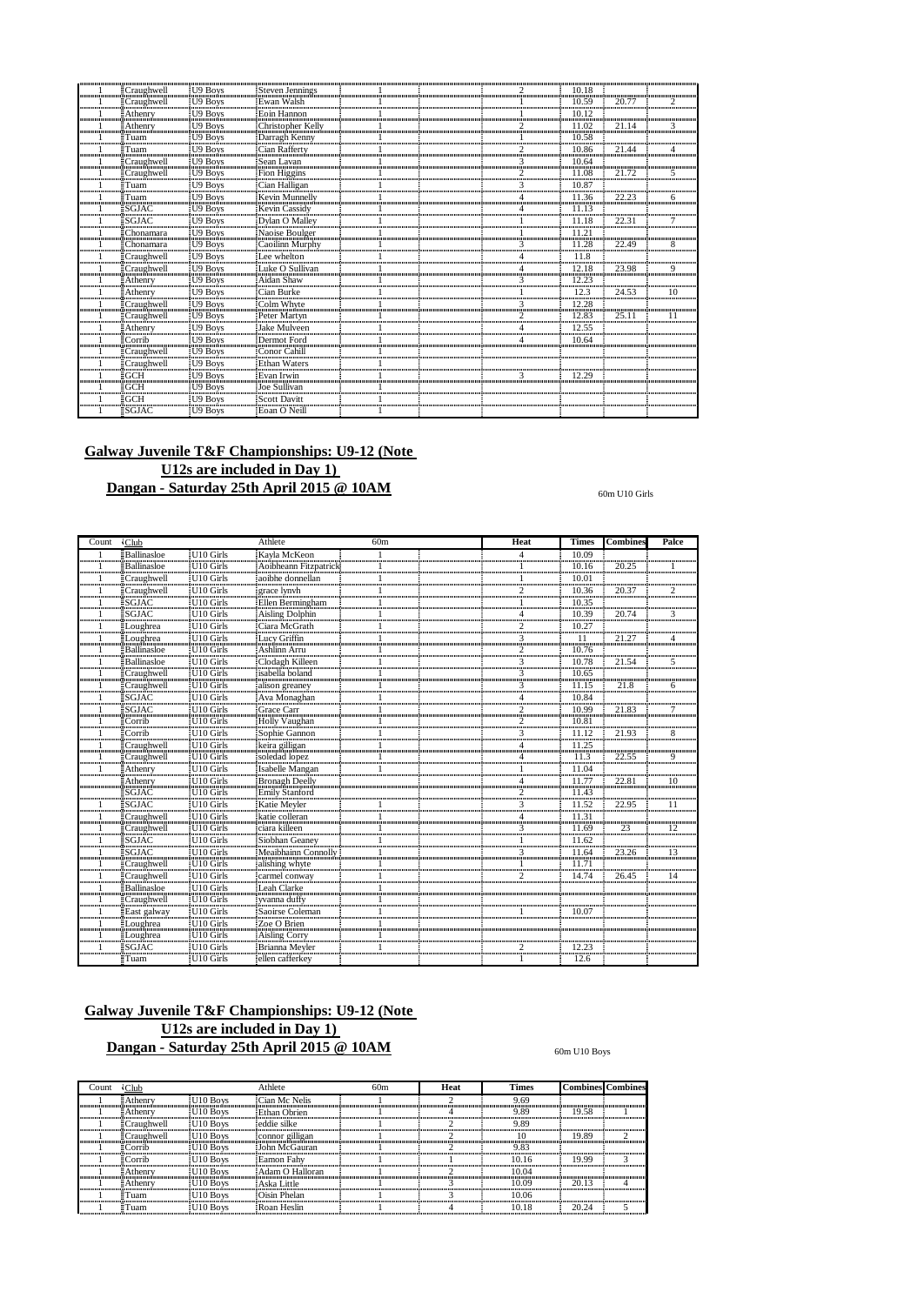|                         | Craughwell                                | U10 Boys                                           | liam o connell                                                                                  |  |                                     |       |     |
|-------------------------|-------------------------------------------|----------------------------------------------------|-------------------------------------------------------------------------------------------------|--|-------------------------------------|-------|-----|
|                         | Craughwell                                | IJ10 Boys                                          | adam jordan                                                                                     |  |                                     | 20.54 |     |
| ,,,,,,,,,,,,,,,         | Ballinasloe                               | U <sub>10</sub> Boys                               | Fionn Ryan                                                                                      |  | 10.33                               |       |     |
| ,,,,,,,,,,,,,,,,,,,,,,, | Ballinasloe<br>                           | U <sub>10</sub> Boys<br>nõmmunumunimu              | Niall Jennings                                                                                  |  | ,,,,,,,,,,,,,,,,,,,,,,,,,,,,,,,,,,, | 20.   |     |
| ,,,,,,,,,,,,,,,,,,,,,   | $\blacksquare$ SGJAC<br>,,,,,,,,,,,,,,,,, | U <sub>10</sub> Boys<br>                           | Shane Morgan                                                                                    |  | 0.52                                |       |     |
|                         | ESGJAC                                    | <b>III0</b> Boys                                   | Michael Mac Sweeney                                                                             |  | 10.7                                | 21.22 |     |
|                         | <b>ECraughwell</b>                        | U10 Boys                                           | jamie collins                                                                                   |  | 105                                 |       |     |
|                         | Craughwell                                | U10 Boys                                           | tiernan mclaughlin                                                                              |  |                                     | 21.25 |     |
|                         | Craughwell                                | HI 10<br><b>Boys</b>                               | ben o dwyer                                                                                     |  |                                     |       |     |
| ,,,,,,,,,,,,,           | Craughwell                                | U10 Boys                                           | thomas fitzgerald                                                                               |  |                                     | 21.58 |     |
| ,,,,,,,,,,,,,,,         | Athenry<br>                               | U10 Boys<br>                                       | Sean Doggett                                                                                    |  | 10.88<br>                           |       |     |
| ,,,,,,,,,,,,,,,,,,,,,,  | Athenry                                   | U <sub>10</sub> Boys                               | Luke Wilbur<br>រប្រាយអាយាយនាំយោយអាយាយអាយ៉ាប់យោយអាយាយនិយាយអាយាយបណ្តិយាយអាយាយអាយាយអាយាយអាយាយអាយាយ |  |                                     | 22.38 |     |
|                         | Craughwell                                | U10 Boys                                           | colm burke                                                                                      |  | 09                                  |       |     |
|                         | Craughwell                                | U <sub>10</sub> Boys                               | gavin keenan                                                                                    |  | 113                                 | 22.39 | ר ו |
|                         | Athenry                                   | <b>III0 Boys</b>                                   | <b>Jack Freeney</b>                                                                             |  |                                     |       |     |
|                         | :Chonamara                                | U10 Boys                                           | Mairtin Og Nee                                                                                  |  | 10.49                               |       |     |
| ,,,,,,,,,,,             | Craughwell                                | U <sub>10</sub> Boys                               | fionn quirke                                                                                    |  | 11.33                               |       |     |
|                         | ECraughwell                               | ≣U10 Boys<br>Amamamana finanananana Amamamanananan | lucas keane                                                                                     |  |                                     |       |     |
| ,,,,,,,,,,,             | :GCH                                      | U <sub>10</sub> Boys                               | Tom Burke                                                                                       |  |                                     |       |     |
|                         | $\exists$ Tuam                            | <b>U10 Boys</b>                                    | Shane Coleman                                                                                   |  | 11.22                               |       |     |

 $60\mathrm{m}$  U11 Girls

| Count        | <b>Club</b>                  |                        | U11 Girls | Athlete                         | 60m                         | Heat                                  | <b>Times</b>           | Combines              | Place           |
|--------------|------------------------------|------------------------|-----------|---------------------------------|-----------------------------|---------------------------------------|------------------------|-----------------------|-----------------|
| $\mathbf{1}$ | Ballinasloe                  | U11 Girls              |           | Ava McKeon                      | $\mathbf{1}$                |                                       | 9.5                    |                       |                 |
|              | Ballinasloe                  | U11 Girls              |           | Emma McGreal                    | $\mathbf{1}$                | $\frac{2}{5}$                         | 10.04                  | 19.54                 | 1               |
| ⊥.           | Athenry                      | U11 Girls              |           | Sadbh Mc Donagh                 | mm<br>$\frac{1}{2}$         | $\frac{4}{2}$                         | 9.5                    |                       |                 |
|              | Athenry                      | U11 Girls              |           | Alannah Sweeney                 |                             | $\frac{1}{\frac{1}{\frac{1}{\cdots}}$ |                        | 19.84                 | Ï.              |
|              | Craughwell                   | U11 Girls              |           | Katie Scully                    | 1                           | $\frac{6}{2}$                         | $\frac{10.34}{9.75}$   |                       |                 |
|              |                              | U11 Girls              |           | Erin Kelly                      |                             | $\frac{4}{2}$                         |                        | 20.05                 | 3               |
|              | Craughwell<br>SGJAC          | U11 Girls              |           | Sharon Dolphin                  | $\frac{1}{1}$               | 1                                     | $\frac{10.3}{10.27}$   |                       |                 |
|              | SGJAC                        | U11 Girls              |           | Lisa Burke                      | $\frac{1}{2}$               | $\frac{5}{5}$                         | 10.31                  | 20.58                 | $\frac{4}{1}$   |
| 1            | GCH                          | U11 Girls              |           | Rachel Fahy                     | $\frac{1}{2}$               | $\frac{4}{2}$                         | 10.29                  |                       |                 |
| 1            | $\overline{\text{GCH}}$      | U11 Girls              |           | Abbie Furey                     | 1.                          | $\frac{3}{2}$                         | 10.46                  | 20.75                 | $\overline{5}$  |
|              | Craughwell                   | U11 Girls              |           | Jade Whelton                    | $\mathbf{1}$                | $\frac{1}{2}$                         | 10.36                  |                       |                 |
|              | Craughwell                   | U11 Girls              |           | Hannah Jennings                 | 1                           | $\frac{6}{2}$                         | 10.42                  | 20.78                 | 6               |
| ш            | Ballinasloe                  | U11 Girls              |           | Mya Kelly                       | $\frac{1}{\text{mm}}$       | 4                                     |                        |                       |                 |
| ասամս        | <b>Ballinasloe</b>           | U11 Girls              |           | <b>Aiveen Curley</b>            |                             |                                       | $\frac{10.16}{10.7}$   | $\frac{1}{20.86}$     |                 |
|              | Athenry                      | U11 Girls              |           | Kayla Madden                    |                             |                                       | 10.35                  |                       |                 |
|              | Athenry                      | U11 Girls              |           | Aoife Guiry                     | $\frac{1}{\min}$<br>1       | 3                                     | 10.54                  | 20.89                 | "8"             |
|              | Craughwell                   | U11 Girls              |           | <b>Mairead Tucker</b>           | $\mathbf{1}$                | $\frac{6}{2}$                         | 10.46                  |                       |                 |
|              | Craughwell                   | U11 Girls              |           | ella lvons                      |                             | $\frac{4}{2}$                         | 10.67                  | 21.13                 | <br>9           |
|              | Craughwell                   | U11 Girls              |           | Amy Corcoran                    | 1                           | $\tilde{\bar{5}}$                     | 10.7                   |                       |                 |
| 1            | Craughwell                   | U11 Girls              |           | Chloe Allen                     | mm                          |                                       | $\frac{10.74}{10.74}$  | 21.44                 | 10              |
|              | East Galway                  | U11 Girls              |           | Niamh Lennon                    | 1<br>$\mathbf 1$            | $\frac{6}{5}$                         | 10.54                  |                       |                 |
|              | East Galway                  | U11 Girls              |           | Luisne Keane                    |                             |                                       | 11.07                  | 21.61                 |                 |
|              |                              | U11 Girls              |           | Aine Hardiman                   | 1<br>шшш                    | $\overline{4}$<br>mûn                 |                        |                       | 11              |
| 1            | Athenry                      |                        |           |                                 | 1                           | $\frac{2}{5}$                         | 10.71<br>10.97         |                       |                 |
|              | <b>Athenry</b><br><b>GCH</b> | U11 Girls<br>U11 Girls |           | Abigail Oshea<br>Isabella Burke | $\frac{1}{2}$               |                                       | $\frac{100000}{10.73}$ | 21.68                 | $\frac{12}{12}$ |
|              |                              |                        |           |                                 | 1                           | $\frac{2}{2}$                         |                        |                       |                 |
|              | GCH                          | U11 Girls<br>U11 Girls |           | Aoibhe Joyce                    | $\frac{1}{2}$               | -1                                    | 10.99<br>10.89         | 21.72                 | 13              |
|              | SGJAC                        |                        |           | Holly Corcoran                  | 1                           | $\frac{2}{2}$                         |                        |                       |                 |
| 1            | SGJAC                        | U11 Girls              |           | <b>Emily Derrane</b>            | $\mathbf{1}$                | $\frac{3}{5}$                         | 10.96                  | 21.85                 | 14              |
| 1            | Craughwell                   | U11 Girls              |           | <b>Helen</b> Callaghan          | ï                           |                                       | 10.87                  |                       |                 |
| 1            | Craughwell                   | U11 Girls              |           | Aoibhe Stephens                 | $\frac{1}{1}$               | Ž.                                    | 11.05                  | 21.92                 | $\overline{15}$ |
| 1            | Craughwell                   | U11 Girls              |           | Aoibhe Fahy                     |                             | $\mathbf{1}$                          | 11.13                  |                       |                 |
| 1            | Craughwell                   | U11 Girls              |           | Ella Lydon                      | ï                           | $\overline{3}$<br>m.                  | 11.15                  | 22.28                 | $\overline{16}$ |
| ᇳ            | SGJAC<br>SGJAC               | U11 Girls              |           | Ailish McHugh                   | $\frac{1}{1}$               | $\frac{6}{2}$                         | $\frac{11.23}{11.3}$   |                       |                 |
|              |                              | U11 Girls              |           | Ciara Moloney                   |                             | 4                                     |                        | 22.53                 | $\frac{1}{17}$  |
| -1<br>ասամ   | Craughwell                   | U11 Girls              |           | Alana Grogan                    | 1                           | $\frac{3}{2}$                         | $\frac{11.28}{2}$      |                       |                 |
|              | Craughwell                   | U11 Girls              |           | Erin Doyle                      | 1                           |                                       | 11.36                  | $\frac{22.64}{22.64}$ | $\frac{1}{18}$  |
| 1            | Chonamara                    | U11 Girls              |           | Siobhan Ni Chuaig - Gria        | 1                           | $\underline{6}$                       | 11.28                  |                       |                 |
| 1            | Chonamara                    | U11 Girls              |           | Ciara Ni Chualain               | $\,1\,$                     | 5                                     | 11.72                  | $\overline{23}$       | $\frac{1}{19}$  |
|              | Athenry                      | U11 Girls              |           | <b>Alannah Costelloe</b>        | ï<br>mm                     |                                       |                        |                       |                 |
| 1            | Athenry                      | U11 Girls              |           | Leonore Church                  | $\frac{1}{1}$               |                                       |                        |                       |                 |
| ï            | Athenry                      | $U11$ Girls            |           | Nina Bodamar                    |                             |                                       |                        |                       |                 |
|              | Ballinasloe                  | U11 Girls              |           | Caoimhe Ní Thuairis             | 1<br>mm                     | 3                                     | 10.86                  |                       |                 |
| 1            | Chonamara                    | U11 Girls              |           | <b>Aoife Keane</b>              | $\mathbf{1}$                |                                       |                        |                       |                 |
|              | Corrib                       | $U11$ Girls            |           | Aisling Lydon                   | $\frac{1}{\text{num}}$      | 1<br>ամա                              | 10.56                  |                       |                 |
|              |                              | U11 Girls              |           | Katie Lydon                     | $\mathbf{1}$                | 1                                     | $\frac{1}{11.83}$      |                       |                 |
|              | Craughwell                   | U11 Girls              |           | Nicole Duffy                    | Ť                           |                                       |                        |                       |                 |
| 1            | Craughwell                   | U11 Girls              |           | Sarah Byrne                     | $\frac{1}{2}$               |                                       |                        |                       |                 |
|              | East Galway                  | U11 Girls              |           | Joyce Nama                      | $\,1$                       | 6                                     | 12.2                   |                       |                 |
|              | GCH                          | U11 Girls              |           | Emma O'connell                  | 1                           |                                       |                        |                       |                 |
| 1            | GCH                          | U11 Girls              |           | Sophie Davitt                   |                             |                                       |                        |                       |                 |
| 1            | GCH                          | U11 Girls              |           | Niamh Donovan                   | $\frac{1}{1}$               |                                       |                        |                       |                 |
| 1            | GCH                          | U11 Girls              |           | Rebecca Sullivan                | Ť                           |                                       |                        |                       |                 |
|              | Loughrea                     | U11 Girls              |           | Caoimhe Farrell                 |                             |                                       | 9.76                   |                       |                 |
|              | Tuam                         | U11 Girls              |           | sarah cafferkey                 | $\frac{1}{\text{min}}$<br>1 | 3<br>2                                | 10.87                  |                       |                 |
|              |                              |                        |           |                                 |                             |                                       |                        |                       |                 |

**Galway Juvenile T&F Championships: U9-12 (Note U12s are included in Day 1) Dangan - Saturday 25th April 2015 @ 10AM**

60m U11Boys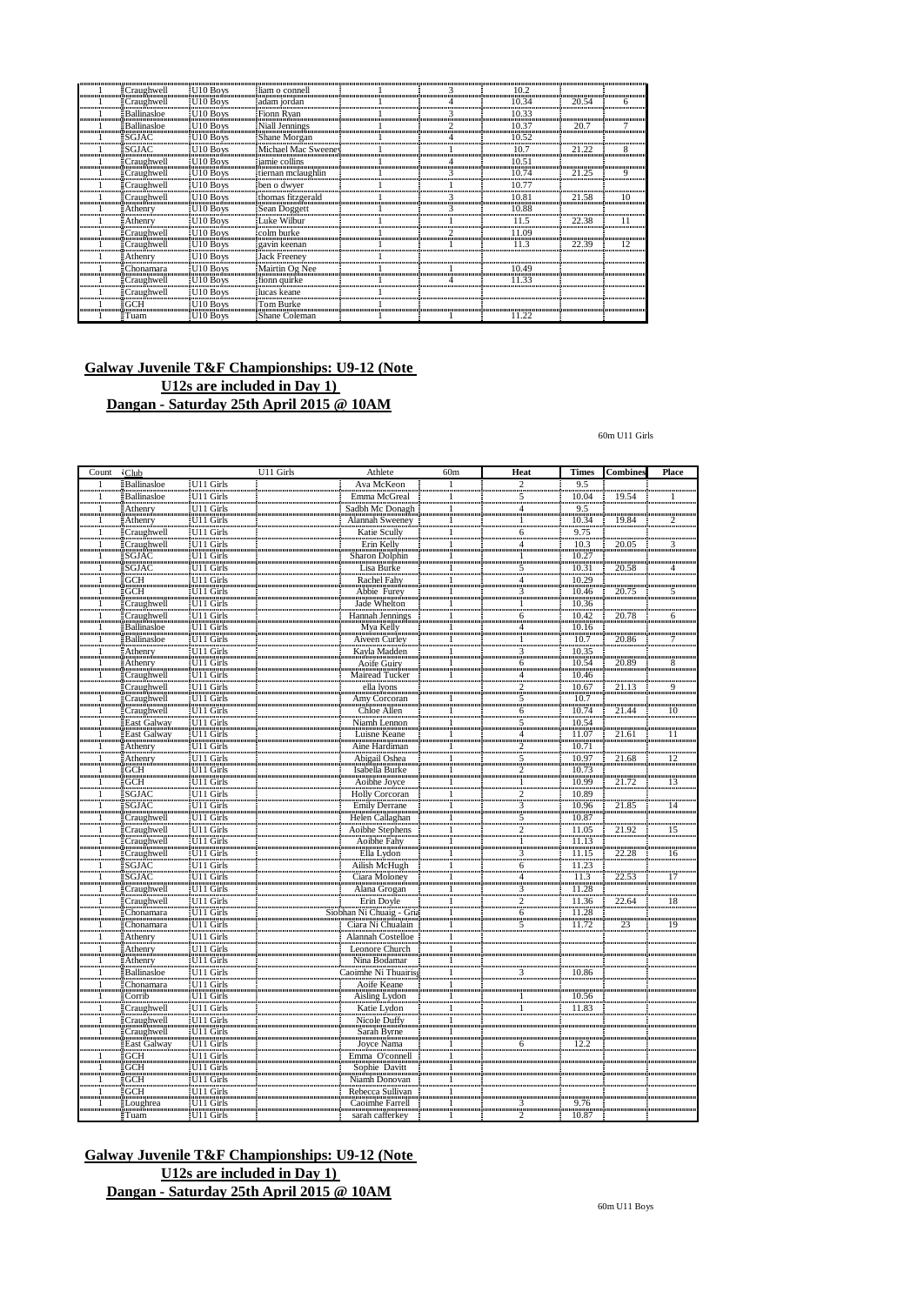| Count | <b>Club</b>                |                                                                      | Athlete                        | 60m | Heat                    | <b>Times</b>          | Combined                                              | <b>Places</b>               |
|-------|----------------------------|----------------------------------------------------------------------|--------------------------------|-----|-------------------------|-----------------------|-------------------------------------------------------|-----------------------------|
|       | SGJAC                      | U11 Boys                                                             | David Mannion                  |     | 3<br>ասա                | 9.02                  |                                                       |                             |
|       | <b>SGJAC</b>               | U11 Boys                                                             | Stephen Mannion                |     | 4                       | 9.13                  | 18.15                                                 |                             |
|       | <br><b>GCH</b>             | U11 Boys                                                             | Eoin McGuire                   |     | <br>3                   | 9.48                  |                                                       |                             |
|       | <b>GCH</b>                 | U11 Boys                                                             | Calim McDonagh                 |     | <br>5                   | 9.52                  | 19                                                    | 2                           |
|       | Craughwell                 | U11 Boys                                                             | Fiachra Bond                   |     | անա<br>$\overline{c}$   | 9.77                  |                                                       |                             |
|       | Craughwell                 | U11 Boys                                                             | Cian Lavan                     |     | 4                       | 9.82                  | 19.59                                                 | 3                           |
|       | Ballinasloe                | U11 Boys                                                             | Mark Kilkenny                  |     | mnimo<br>$\overline{c}$ | 9.6                   |                                                       |                             |
|       | Ballinasloe                |                                                                      | Eoin Connell                   |     |                         | 10.01                 | 19.62                                                 |                             |
|       | <br>Craughwell             | U <sub>11</sub> Boys<br>U <sub>11</sub> Boys<br>U <sub>11</sub> Boys | Ryan O'Donnell                 |     |                         | <br>9.85              |                                                       | ,,,,,,,,,,,,,,,,,,,,,,,,    |
|       | Craughwell                 |                                                                      | Daniel Galvin                  |     | 5                       |                       | 19.7                                                  | 5                           |
|       | հասասածնա<br>Corrib        |                                                                      | n minimum<br>Cian Gorham       |     | <br>4                   | $\frac{9.85}{9.72}$   |                                                       |                             |
|       | Corrib                     | U11 Boys                                                             | Alan O'Connell                 |     | 5                       | 10.26                 | 19.98                                                 | 6                           |
|       | Loughrea                   | U11 Boys                                                             | Evan deeley                    |     |                         | 9.72                  |                                                       |                             |
|       | Loughrea                   |                                                                      |                                |     | ամա<br>$\overline{c}$   | 10.4                  | 20.12                                                 | 7                           |
|       | SGJAC                      | U <sub>11</sub> Boys<br>U <sub>11</sub> Boys                         | Cathal Duffey<br>Cathal Mongan |     | <br>5                   | $\frac{10}{9.89}$     |                                                       |                             |
|       | <b>SGJAC</b>               | U11 Boys                                                             | Conor Murphy                   |     | min<br>3                | 10.4                  | 20.29                                                 | 8                           |
|       | Craughwell                 | U11 Boys                                                             | <b>Odhran</b> Gilligan         |     | 2                       | 10.12                 |                                                       |                             |
|       | <br>Craughwell             | U11 Boys                                                             | Daire Crowe                    |     | անատ                    | <br>10.22             | 0.000.000.000.000.000.000.000.000.000.000.00<br>20.34 | 9                           |
|       | Athenry                    | U <sub>11</sub> Boys                                                 | Mark O Halloran                |     |                         |                       |                                                       |                             |
|       | Athenry                    | U11 Boys                                                             |                                |     | 3                       | $\frac{9.74}{11}$     | $^{20.74}$                                            | ,,,,,,,,,,,,,,,,,,,,,<br>10 |
|       | Craughwell                 | U11 Boys                                                             | Liam shaw<br>Mark Walsh        |     |                         | <br>10.26             |                                                       |                             |
|       | Craughwell                 | U11 Boys                                                             | Shane Concannon                |     |                         | 10.49                 | 20.75                                                 | 11                          |
|       |                            | U11 Boys                                                             | Sean Duggan                    |     |                         |                       |                                                       |                             |
|       | <b>GCH</b><br>GCH          |                                                                      | Patrick Walsh                  |     |                         | 9.86<br>11.13         | 20.99                                                 | 12                          |
|       | <br><b>SGJAC</b>           | U11 Boys<br>U11 Boys                                                 | Lorcan Heavey                  |     | $\frac{2}{2}$<br>3      | <br>10.46             |                                                       |                             |
|       | SGJAC                      |                                                                      |                                |     |                         | 10.72                 | 21.18                                                 | 13                          |
|       | 1000000000000000           | U11 Boys<br>U11 Boys                                                 | Andrew Horan                   |     |                         | <br>10.56             |                                                       |                             |
|       | Craughwell<br>Craughwell   |                                                                      | Evan Quinn<br>Kenneth O'Connor |     | 3                       | 10.63                 | 21.19                                                 | 14                          |
|       | ասասանասասա<br>Craughwell  | U11 Boys<br>U11 Boys                                                 | Eimhin Carroll                 |     | <br>3                   | $\frac{10.98}{10.98}$ | 5                                                     | ,,,,,,,,,,,,,,,,,,,,,       |
|       |                            |                                                                      |                                |     | 5                       | 11.83                 | 22.81                                                 |                             |
|       | Craughwell<br><b>SGJAC</b> | U11 Boys                                                             | Cian Reddington                |     |                         |                       |                                                       | 15                          |
|       |                            | U11 Boys                                                             | Dvlan Corcoran                 |     | $\overline{4}$<br>      | 11.35<br>             |                                                       | ,,,,,,,,                    |
|       | SGJAC                      | U11 Boys                                                             | Sean Malone                    |     | $\overline{c}$          | 11.62                 | 22.97                                                 | 16                          |
|       | Athenry                    | U11 Boys                                                             | Kevin Griffin                  |     |                         | ,,,,,,,,,,,           |                                                       |                             |
|       | Chonamara                  | U11 Boys                                                             | Jacob Conroy                   |     | 2                       | 9.48                  |                                                       |                             |
|       | Corrib<br>1000000000000000 | U11 Boys                                                             | Donal Henderson                |     |                         |                       |                                                       |                             |
|       | Craughwell                 | U11 Boys                                                             | Liam McDaid                    |     |                         |                       |                                                       |                             |
|       | GCH                        | U <sub>11</sub> Boys                                                 | Evan O'Connell                 |     |                         |                       |                                                       |                             |
|       | GCH<br>                    | U <sub>11</sub> Boys                                                 | Sean Dunne                     |     |                         |                       |                                                       |                             |
|       | GCH                        | U11 Boys<br>U11 Boys                                                 | Thom Donnellan                 |     |                         |                       |                                                       |                             |
|       | SGJAC <sup>"</sup>         |                                                                      | <b>Oscar Connolly</b>          |     |                         |                       |                                                       |                             |
|       | <b>SGJAC</b>               | U11 Boys                                                             | Padraig Pearl                  |     |                         |                       |                                                       |                             |
|       | <b>≣Tuam</b>               | U <sub>11</sub> Boys                                                 | Ross Cosgrove                  | 1   | 3                       | 9.24                  |                                                       |                             |

60m U12 Girls

| Count | Club                                          |                                                      | Athlete                                                      | 60 <sub>m</sub> | Heat             | <b>Times</b>      | <b>Places</b>     |
|-------|-----------------------------------------------|------------------------------------------------------|--------------------------------------------------------------|-----------------|------------------|-------------------|-------------------|
|       | GCH                                           | U12 Girls<br>@www.www.www.www.www.dww.www.www.www.ww | iEmma Moore                                                  |                 | 2<br><del></del> | 9.30              |                   |
|       | GCH<br>0.000.000.000.000.000.000.000          | U12 Girls                                            | Aoibhinn Costello                                            |                 | 3                | 9.44              |                   |
|       | Craughwell<br><del></del>                     | U12 Girls<br>                                        | Eve Avo                                                      |                 |                  | 9.49<br>          | 3<br>             |
|       | <b>GCH</b>                                    | II12 Girls                                           | Gillian McGrath                                              |                 |                  | 9.61              | Δ                 |
|       | <b>SGJAC</b><br>                              | U12 Girls<br>                                        | <b>Roisin Dalton</b>                                         |                 |                  | 9.64<br>          | 5<br>             |
|       |                                               | Girls<br>                                            | Leah Mulcair<br>,,,,,,,,,,,,,,,,,,,,,,,,,,,,,,,,             |                 |                  |                   | 6<br>             |
|       | Corrib<br>                                    | U12 Girls                                            | Maebh Walsh                                                  |                 |                  | 9.72              |                   |
|       | SGJAC                                         | U12 Girls                                            | Olivia Cure                                                  |                 |                  | 9.83              | 8                 |
|       | Craughwell                                    | II12 Girls                                           | Hannah Hynes                                                 |                 |                  | 9.88              | 9<br>             |
|       | Athenry                                       | II12 Girls                                           | Aoife Wall                                                   |                 |                  | 9.89              | 10<br>            |
|       | East Galway                                   | U12 Girls<br>6                                       | Aoibhinn Keane                                               |                 |                  |                   | 11<br>            |
|       |                                               | Girls                                                | Hannah O'Gradv                                               |                 |                  | <br>09<br>ասասատմ |                   |
|       | Craughwell<br>www.gunum.com                   | . 0.000.000.000.000.000.000.00<br>U12 Girls          | Rebecca Lynch                                                |                 |                  | 10.10             | 13                |
|       | Craughwell                                    | U12 Girls                                            | Anna Mollov                                                  |                 |                  | 10.13             | <br>14<br>        |
|       | East Galway                                   | III2 Girls<br>                                       | Erin Flaherty                                                |                 | 3                | 10.26<br>         | 15<br>            |
|       |                                               | II 12                                                | Ella Murphy                                                  |                 |                  |                   | 16                |
|       |                                               | Git Is                                               | Cecelia Furey                                                |                 |                  |                   | <br>17            |
|       | ,,,,,,,,,,,,,,,,,,,,,,,,,,,,,,,<br>Craughwell | U12 Girls                                            | Oliwia Koman                                                 |                 |                  | 10.47             | <br>18            |
|       | Craughwell                                    | U12 Girls                                            | <b>Siun McInernev</b>                                        |                 |                  | 10.67             | 19                |
|       | SGIAC                                         | U12 Girls                                            | Aoife Corless                                                |                 |                  | 10.72             | 20                |
|       | ∎Tuam                                         | <br>II12 Girls                                       |                                                              |                 |                  |                   | <br>21            |
|       | Corrib                                        | U12 Girls                                            | Aoibheann Phelan<br>Peggy Ford                               |                 |                  |                   | 22                |
|       |                                               | -H12 Girls                                           | la Estadulum III.<br> Cara Furey                             |                 |                  | <br>85            | <br>23            |
|       | 1<br>Corrib                                   | 0.000.000.000.000.000.000.00<br>U12 Girls            | Avlah Murphy                                                 |                 |                  |                   | <br>24            |
|       | Craughwell                                    | U12 Girls                                            | Lucy Duggan                                                  |                 | 3                | 11.07             | <br>25            |
|       | Craughwell                                    | U12 Girls                                            | <b>Emily Rooney</b>                                          |                 |                  | 11 19             | <br>26            |
|       | Athenry                                       | iH12                                                 | <b>Roisin Morris</b>                                         |                 |                  | <br>11.23         | <del></del><br>27 |
|       | ասասասանասա                                   | Girls                                                | Shauna Doolev                                                |                 |                  | ասասասան<br>.05   | <br>28            |
|       | Athenrv                                       | <br>U12 Girls                                        | Emma Kelly                                                   |                 |                  |                   |                   |
|       | Chonamara                                     | U12 Girls                                            | Roisin Ni Eidhin                                             |                 |                  |                   |                   |
|       | Chonamara                                     | II12 Girls                                           | Aleania Ni Chualain                                          |                 |                  |                   |                   |
|       | Craughwell                                    | II12 Girls                                           | $C$ aitlin $C$ ummins                                        |                 |                  |                   |                   |
|       |                                               | GCH U12 Girls                                        | <b>Quantum communication communication</b><br>Leah O'Connell |                 |                  |                   |                   |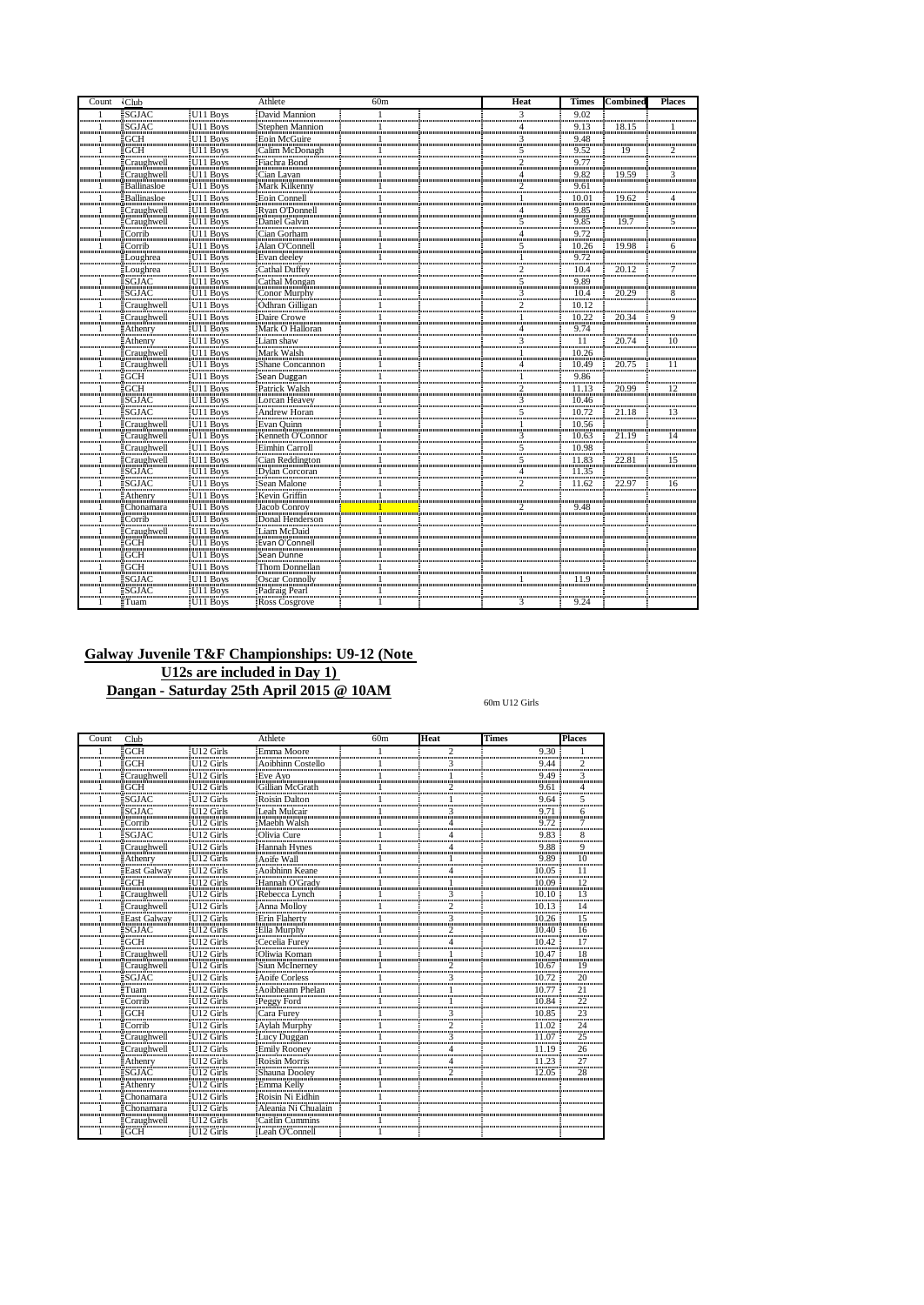**10AM**

60m U12 Boys

| Count | Club                          |                                                          | Athlete                                        | 60 <sub>m</sub> | Heat | <b>Times</b>               | Place           |
|-------|-------------------------------|----------------------------------------------------------|------------------------------------------------|-----------------|------|----------------------------|-----------------|
|       | Ballinasloe                   | U12 Boys                                                 | <b>Shane Fitzpatrick</b>                       |                 |      | 8.65                       |                 |
|       | Ballinasloe                   | U12 Boys                                                 | Charlie Naughton                               |                 |      | ՝ասասա<br>8.85             |                 |
|       | Athenry                       | U12 Boys<br>U12 Boys<br>U12 Boys<br>U12 Boys<br>U12 Boys | Calum Healy                                    |                 |      | $\frac{1}{8.88}$           | 3               |
|       | Craughwell                    |                                                          | Conor Hoade<br>,,,,,,,,,,,,,,,,,,,,,,,,,,,,,,, |                 |      | $\frac{9.06}{2}$           |                 |
|       | Ballinasloe<br>               |                                                          | Conor Harley<br>Adam Molloy                    |                 |      | 9.2                        | 5<br>           |
|       | Athenry                       |                                                          |                                                |                 |      | 0<br>$-9.23$<br><b>ñmm</b> | 6<br>           |
|       | Craughwell                    |                                                          | Lukas Schukat                                  |                 |      | $-9.3$<br>.                | 7<br>           |
|       | Craughwell                    | U12 Boys<br>U12 Boys<br>U12 Boys                         | Robert Urguhart                                |                 |      | :9.32                      | 8<br>           |
|       | Craughwell                    |                                                          | Liam Mulveen                                   |                 |      | 9.42<br>5                  | 9<br>           |
|       | Athenry                       | U12 Boys                                                 | Darragh McNelis                                |                 |      | 9.53                       | 10<br>աստա      |
|       | Tuam                          | U12 Boys                                                 | <b>Jack Hession</b>                            |                 |      | 9.55<br>                   | 11<br>          |
|       | Craughwell                    | U12 Boys<br>U12 Boys<br>!                                | Kieran O'Connor                                |                 |      | 9.57                       | $\frac{12}{12}$ |
|       | SGJAC                         |                                                          | Michael Leahy                                  |                 |      | 9.65<br>                   | $\overline{13}$ |
|       | Loughrea                      |                                                          | Darragh Donoghue                               |                 |      | 9.66                       | $\frac{14}{2}$  |
|       | Loughrea                      | U12 Boys<br>U12 Boys                                     | Leon Connaire                                  |                 |      | $^{12.00}_{9.73}$          | $\frac{15}{2}$  |
|       | <b>GCH</b><br>՝ոսասատ         | U11 Boys                                                 | Ryan Trill                                     |                 |      | 9.87<br>60000000           | 16<br>          |
|       | Tuam                          |                                                          | Conor Munnelly                                 |                 |      | 9.92                       | 17              |
|       | Craughwell                    |                                                          | Jack Kinane                                    |                 |      | ستشنطة<br>9.95             |                 |
|       | Tuam                          |                                                          |                                                |                 |      | 6<br>10.01                 | $\overline{19}$ |
|       | Loughrea                      | U12 Boys<br>U12 Boys<br>U12 Boys<br>U12 Boys             | Mathew Cafferkey<br>John Cosgrove              |                 |      | 10.03                      | minim<br>20<br> |
|       | Craughwell                    | U12 Boys                                                 | Cian Irwin                                     |                 |      | 10.22                      | $\frac{21}{21}$ |
|       | SGJAC                         | U12 Boys                                                 | Ciaran Bailey                                  |                 |      | 10.32<br>                  | $\frac{22}{2}$  |
|       | Craughwell                    |                                                          | Odhran Keane<br>                               |                 |      | 10.54                      |                 |
|       | Athenry                       | U12 Boys<br>U12 Boys<br> U12 Boys                        | Owen Wilbur                                    |                 |      | 10.56                      | $\frac{23}{24}$ |
|       | Craughwell                    | U12 Boys<br>U12 Boys<br>U12 Boys<br>U12 Boys<br>U12 Boys | Noah Keane                                     |                 |      | 10.65<br>;,,,,,,,,,,,,,    | $\frac{25}{25}$ |
|       | Craughwell<br>                |                                                          | Daniel McInerney                               |                 |      | 10.71<br>                  |                 |
|       | SGJAC                         |                                                          | Ronan Larkin                                   |                 |      | 10.73<br>՝ասասա            | $\frac{26}{27}$ |
|       | Craughwell                    |                                                          | Conor Kinsella                                 |                 |      | 10.74<br>,,,,,,,,,,,,,,    | $\frac{28}{25}$ |
|       | Craughwell                    |                                                          | Eoin Connolly                                  |                 |      | 10.81                      | 29              |
|       | Ballinasloe<br>               | U12 Boys<br>U12 Boys                                     | Adam McGreal                                   |                 |      |                            |                 |
|       | Craughwell                    |                                                          | Mattie Kennedy                                 |                 |      |                            |                 |
|       | Craughwell                    |                                                          | Cathal Kelly                                   |                 |      |                            |                 |
|       | Craughwell                    | U12 Boys<br>U12 Boys<br>MILL Boys                        | Joshua Ryan                                    |                 |      |                            |                 |
|       | Craughwell                    | U12 Boys                                                 | Aaron Shannon                                  |                 |      |                            |                 |
|       | <b>GCH</b><br><b>inimimum</b> |                                                          | Danny O'Toole                                  |                 |      |                            |                 |
|       | GCH                           |                                                          | Mathew Gordon                                  |                 |      |                            |                 |
|       | Loughrea                      | U <sub>12</sub> Boys                                     | Thomas Power                                   |                 |      |                            |                 |
|       | $\blacksquare$ SGJAC          | U <sub>12</sub> Boys                                     | Sean Mohan                                     |                 |      |                            |                 |

## **Galway Juvenile T&F Championships: U9-12 (Note U12s are included in Day 1)**

**Dangan - Saturday 25th April 2015 @ 10AM**

300m U9 Boys Results

| Count | <b>Club</b>       |         | U9 Boys | Athlete             | 300m | Heat           | Time    | Sec   | combined: | place        |
|-------|-------------------|---------|---------|---------------------|------|----------------|---------|-------|-----------|--------------|
|       | <b>Craughwell</b> | U9 Boys |         | Rian Comer          |      |                | 59.47   | 59.47 |           |              |
|       | <b>Craughwell</b> | U9 Boys |         | Sean Lavan          |      | 2              | 1.01.23 | 61.23 | 120.7     |              |
|       | <sup>1</sup> Tuam | U9 Boys |         | Darragh Kenny       |      |                | 57.54   | 57.54 |           |              |
|       | Tuam              | U9 Boys |         | Cian Rafferty       |      | $\overline{c}$ | 1.04.5  | 64.5  | 122.04    |              |
|       | IGCH              | U9 Boys |         | Richard McGrath     |      | $\overline{c}$ | 1.01.65 | 61.65 |           |              |
|       | GCH               | U9 Boys |         | Ronan Duggan        |      |                | 1.03.72 | 63.72 | 125.37    | $\mathbf{3}$ |
|       | Craughwell        | U9 Boys |         | Darragh Kelly       |      |                | 1.02.49 | 62.49 |           |              |
|       | Craughwell        | U9 Boys |         | Fion Higgins        |      | $\overline{c}$ | 1.06.13 | 66.13 | 128.62    |              |
|       | Athenry           | U9 Boys |         | Eoin Hannon         |      |                | 57.21   | 57.21 |           |              |
|       | Athenry           | U9 Boys |         | Christopher kelly   |      | $\overline{c}$ | 1.11.47 | 71.47 | 128.68.   | 5            |
|       | Craughwell        | U9 Boys |         | Ewan Walsh          |      |                | 1.06.28 | 66.28 |           |              |
|       | Craughwell        | U9 Boys |         | Luke O Sullivan     |      | 2              | 1.07.1  | 67.1  | 133.38    | 6            |
|       | <b>Craughwell</b> | U9 Boys |         | Lee whelton         |      | 2              | 1.10.26 | 70.26 |           |              |
|       | Craughwell        | U9 Boys |         | Sean McVeigh        |      |                | 1.11.78 | 71.78 | 142.04    |              |
|       | Athenry           | U9 Boys |         | Aidan Shaw          |      | $\overline{c}$ | 1.19.33 | 79.33 |           |              |
|       | Athenry           | U9 Boys |         | Cian Burke          |      |                |         |       |           |              |
|       | Athenry           | U9 Boys |         | <b>Jake Mulveen</b> |      |                |         |       |           |              |
|       | Chonamara         | U9 Boys |         | Naoise Boulger      |      |                |         |       |           |              |
|       | Corrib            | U9 Boys |         | Dermot Ford         |      |                | 59.62   | 59.62 |           |              |
|       | Craughwell        | U9 Boys |         | cian Connaughton    |      |                |         |       |           |              |
|       | :Craughwell       | U9 Boys |         | Conor Cahill        |      |                |         |       |           |              |
|       | Craughwell        | U9 Boys |         | Michael Claffev     |      |                |         |       |           |              |
|       | $-GCH$            | U9 Boys |         | Evan Irwin          |      |                | 1.14.62 | 74.62 |           |              |
|       | <b>GCH</b>        | U9 Boys |         | Joe Sullivan        |      |                |         |       |           |              |
|       | GCH               | U9 Boys |         | <b>Scott Davitt</b> |      |                |         |       |           |              |
|       | <b>SGJAC</b>      | U9 Boys |         | Dylan O Malley      |      | $\overline{2}$ | 1.09.76 | 79.76 |           |              |
|       | SGIAC             | U9 Boys |         | Eoan O Neill        |      |                |         |       |           |              |
|       | <b>SGJAC</b>      | U9 Boys |         | Kevin Cassidy       |      |                |         |       |           |              |

**Galway Juvenile T&F Championships: U9-12 (Note U12s are included in**

**Day 1) Dangan - Saturday 25th April 2015 @ 10AM**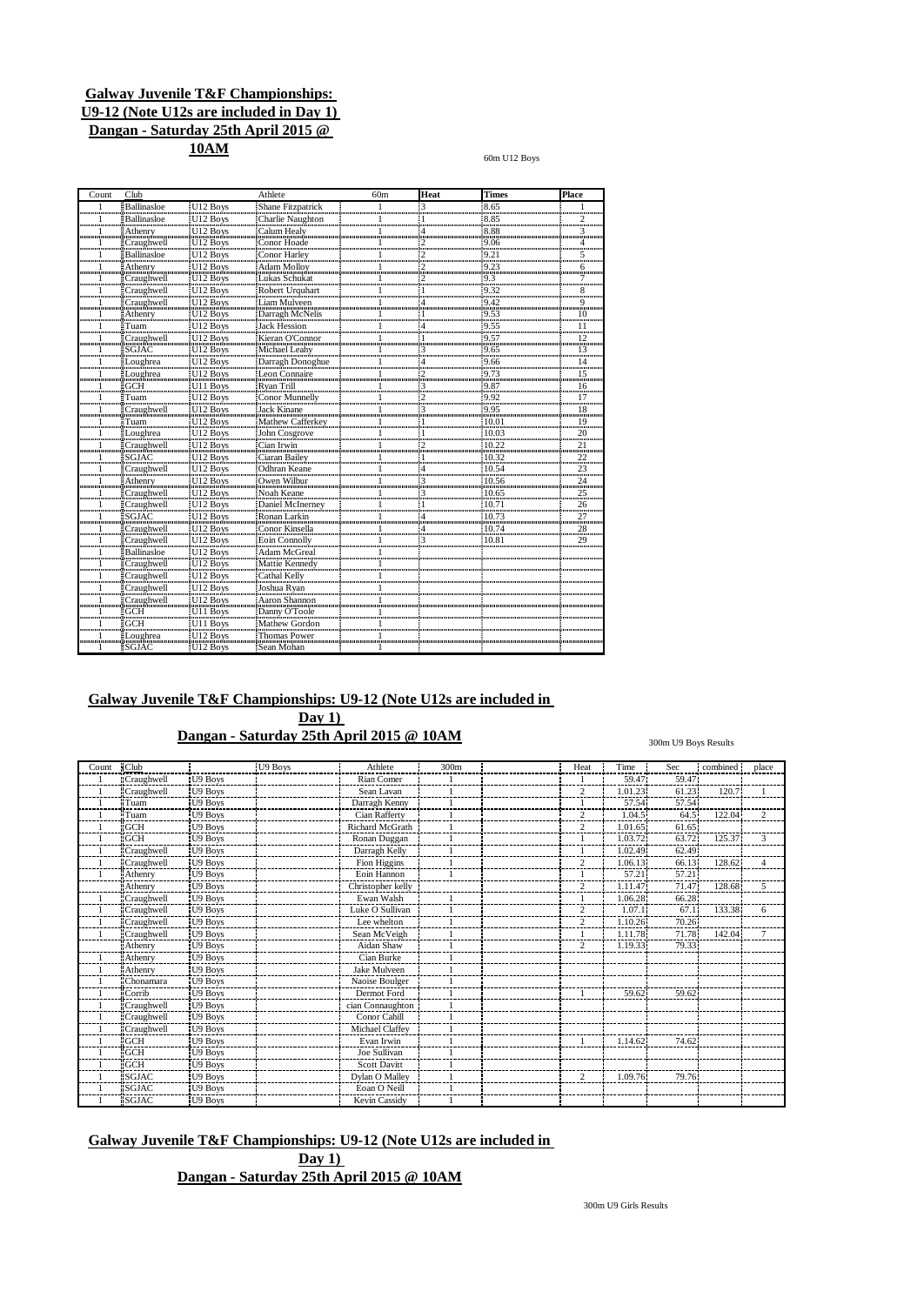| Count | $\cdot$ Club        | <b>U9 Girls</b> | U9 Girls | Athlete               | 300m | Heat | Time    | Sec   | combined | place          |
|-------|---------------------|-----------------|----------|-----------------------|------|------|---------|-------|----------|----------------|
|       | <b>SGJAC</b>        | U9 Girls        |          | Sinead mongan         |      |      | 1.00.08 | 60.08 |          |                |
|       | <b>SGIAC</b>        | U9 Girls        |          | Orlaith Mannion       |      |      | 1.04.61 | 64.61 | 124.69   |                |
|       | Craughwell          | U9 Girls        |          | Sophie McIlrath       |      |      | 1.04.81 | 64.81 |          |                |
|       | Craughwell          | U9 Girls        |          | Gillian Crowe         |      |      | 1.05.59 | 65.59 | 130.4    | $\overline{c}$ |
|       | Loughrea            | U9 Girls        |          | Laoise Mcgrath        |      |      | 1.01.74 | 61.74 |          |                |
|       | Loughrea            | U9 Girls        |          | Emily Dillon          |      |      | 1.11.08 | 71.08 | 132.82   | 3              |
|       | Craughwell          | U9 Girls        |          | Sarah Creavan         |      |      | 1.06.75 | 66.75 |          |                |
|       | <b>Craughwell</b>   | U9 Girls        |          | <b>Beth Crowe</b>     |      |      | 1.08.23 | 68.23 | 134.98   |                |
|       | <b>GCH</b>          | U9 Girls        |          | Lauren Irwin          |      |      | 1.06.83 | 66.83 |          |                |
|       | <b>EGCH</b>         | U9 Girls        |          | Bethen O Toole        |      |      | 1.14.1  | 74.1  | 140.93   | 5              |
|       | Craughwell          | U9 Girls        |          | Sarah Concannon       |      |      | 1.09.34 | 69.34 |          |                |
|       | Craughwell          | U9 Girls        |          | Amelia Grogan         |      |      | 1.12.02 | 72.02 | 141.36   | 6              |
|       | Chonamara           | U9 Girls        |          | Amy Cloherty          |      |      | 1.08.47 | 68.47 |          |                |
|       | Chonamara           | U9 Girls        |          | Ella Cloherty         |      |      | 1.15.87 | 75.87 | 144.34   | 7              |
|       | Athenry             | U9 Girls        |          | Sophie McGrath        |      |      | 1.16.79 | 76.79 |          |                |
|       | <b>Athenry</b>      | U9 Girls        |          | Sinead Rohan          |      |      | 1.19.16 | 79.16 | 155.95   | 8              |
|       | Athenry             | U9 Girls        |          | Alanna Costello       |      | Ω    | 1.31.49 | 91.49 |          |                |
|       | Athenry             | U9 Girls        |          | Emma Coll             |      |      |         |       |          |                |
|       | Corrib              | U9 Girls        |          | Eabheann Conneely     |      |      |         |       |          |                |
|       | <sup>1</sup> Corrib | U9 Girls        |          | Ella Garvey           |      |      |         |       |          |                |
|       | <b>Craughwell</b>   | U9 Girls        |          | <b>Emily Cottor</b>   |      |      | 1.19.95 | 79.95 |          |                |
|       | Craughwell          | U9 Girls        |          | Aoife O Meara         |      |      |         |       |          |                |
|       | Craughwell          | U9 Girls        |          | Clara Rooney          |      |      |         |       |          |                |
|       | Craughwell          | U9 Girls        |          | Maiah Fleetwood       |      |      |         |       |          |                |
|       | Craughwell          | U9 Girls        |          | Viviene Greanev       |      |      |         |       |          |                |
|       | <b>East Galway</b>  | U9 Girls        |          | Orna McNama           |      |      | 1.05.53 | 65.53 |          |                |
|       | GCH                 | U9 Girls        |          | Stephanie Walsh       |      |      | 1.27.68 | 87.68 |          |                |
|       | <b>SGJAC</b>        | U9 Girls        |          | <b>Lauren Harnett</b> |      |      |         |       |          |                |
|       | <b>TBC</b>          |                 |          | <b>TBC</b>            |      |      | 1.18.52 | 78.52 |          |                |

**Day 1)**

## **Dangan - Saturday 25th April 2015 @ 10AM**

#### u10 girls 500m

| Count | $\sqrt{\text{C}}$ lub                                                                        |                                                     | U10 Girls | Athlete                                                                            | 500m | Heat                                  | Time                               | Sec                             | combined             | place |
|-------|----------------------------------------------------------------------------------------------|-----------------------------------------------------|-----------|------------------------------------------------------------------------------------|------|---------------------------------------|------------------------------------|---------------------------------|----------------------|-------|
|       | <b>Ballinasloe</b>                                                                           | U10 Girls                                           |           | Aoibheann Fitzpatric<br><u>ការបរិយាណរបស់លោកអាយាយបំបាយមកដើមមានអាយាយអាយាយអាយាយបំ</u> |      |                                       | .40.68                             | 100.68<br>umummmmmmmmmmmmmmmmmm | ,,,,,,,,,,,,,,,,,,,, |       |
|       | ≣Ballinasloe                                                                                 | U <sub>10</sub> Girls                               |           | Kavla McKeon                                                                       |      |                                       | .49.42                             | 109.42                          | 210.                 |       |
|       | $\mathsf{I}\mathsf{sGJAC}$<br>                                                               | U10 Girls<br>                                       |           | Ellen Bermingham                                                                   |      |                                       | 1.49.65<br>,,,,,,,,,,,,,,,,,,      | 109.65<br>                      |                      |       |
|       | SGJAC                                                                                        | U <sub>10</sub> Girls                               |           | Siobhan Geaney                                                                     |      |                                       | .58.93                             | 118.93                          | 228.58               |       |
|       | Craughwell                                                                                   | U <sub>10</sub> Girls                               |           | alishing whyte                                                                     |      |                                       | 1.58.21                            | 118.21                          |                      |       |
|       | Craughwell                                                                                   | U10 Girls<br>                                       |           | chole hallinan                                                                     |      | ,,,,,,,,,,,,,,,,,,,,,,,,,,,,,,,,,,,,, | .58.59                             | 118.59                          | 236.8                |       |
|       | ≣Loughrea<br>Munomitionomunomuno                                                             | II10 Girls<br>0.000.000.000.000.000.000.000.00      |           | Roisin Broderick                                                                   |      |                                       | .57.4                              |                                 |                      |       |
|       | oughrea                                                                                      | U10 Girls                                           |           | Lucy Griffin                                                                       |      |                                       | 20362<br>monomummum <sup>5</sup> m | 123.62                          | 241.02               |       |
|       | Athenry                                                                                      |                                                     |           | Bronagh Deeley                                                                     |      |                                       | 2.01.52                            | 121.52                          |                      |       |
|       | Athenry<br>immuning inn                                                                      | U <sub>10</sub> Girls<br>                           |           | Isabelle Mangan                                                                    |      |                                       | 2.03.45                            | 123.45<br>,,,,,,,,,,,,,,,,,,,   | 244.97               |       |
|       | Craughwell                                                                                   | U <sub>10</sub> Girls                               |           | katie colleran                                                                     |      |                                       | 2.01.32                            | 120.32                          |                      |       |
|       | ≣Craughwell<br>                                                                              | U <sub>10</sub> Girls                               |           | abaigh molloy  <br>Holly Vaughan                                                   |      |                                       | 2.05.12                            | 125.12                          | 245.44               | 6     |
|       | `orrib<br>                                                                                   | U <sub>10</sub> Girls<br>                           |           |                                                                                    |      |                                       | ասասասասան                         | $2.02.16$ 122.16                |                      |       |
|       | Corrib                                                                                       | U10 Girls                                           |           | Sophie Gannon                                                                      |      |                                       | 2.14.27<br>                        | 134.27                          | 256.43               |       |
|       | Craughwell                                                                                   | U <sub>10</sub> Girls<br><b><u> Ammonumumum</u></b> |           | nicole clarke<br>,,,,,,,,,,,,,,,,,,,,,,,,,,,,,,,,                                  |      |                                       | 2.07.26<br>                        | 127.26<br>,,,,,,,,,,,,,,,,,,,,, |                      |       |
|       | Craughwell                                                                                   | U10 Girls                                           |           | grace keavney<br>muunnummuunnummuunnummuu                                          |      |                                       |                                    |                                 | 256.68               | 8     |
|       | Craughwell                                                                                   | <b>U10 Girls</b><br>                                |           | muireen leen<br>                                                                   |      |                                       | 2.11.02                            | 131.02                          |                      |       |
|       | Craughwell                                                                                   | <b>Announcommunity</b>                              |           | laoise gallagher                                                                   |      | Annonnomonomummonomum                 | 20                                 |                                 | 264.22               |       |
|       | <b>SGJAC</b>                                                                                 | U <sub>10</sub> Girls                               |           | Aisling Dolphin                                                                    |      |                                       | 2 11 39                            | 131.39                          |                      |       |
|       | $\mathsf{I}\mathsf{sGJAC}$<br>                                                               | U <sub>10</sub> Girls                               |           | Naoise Flatley                                                                     |      |                                       | 2.13.94<br>,,,,,,,,,,,,,,,,,       | 133.93<br>                      | 265.32               | 10    |
|       | Craughwell                                                                                   | :U10 Girls                                          |           | laoise nic aindreasa                                                               |      |                                       | 2.15.13                            | 135.13                          |                      |       |
|       | Craughwell                                                                                   | U10 Girls                                           |           | catherine gorman                                                                   |      |                                       | 2.22.04                            | 142.04                          | 277                  |       |
|       | Craughwell                                                                                   | U <sub>10</sub> Girls                               |           | siobhain carr<br>                                                                  |      |                                       | 2.06.56<br>                        | 166.56                          |                      |       |
|       | Craughwell                                                                                   | U <sub>10</sub> Girls<br>U <sub>10</sub> Girls      |           | holly o boyle<br>Clodagh Killeen                                                   |      | σ                                     | 2.17.23                            |                                 | 343.79               |       |
|       | Ballinasloe<br>innonnonnonnonnon                                                             |                                                     |           |                                                                                    |      |                                       | .53.06                             |                                 |                      |       |
|       | <b>Ballinasloe</b>                                                                           | U10 Girls                                           |           | Ashlinn Arru                                                                       |      |                                       |                                    |                                 |                      |       |
|       | Ballinasloe<br>,,,,,,,,,,,,,,,,,,,,,,,,,,                                                    | U10 Girls<br>U10 Girls                              |           | Leah Clarke                                                                        |      |                                       |                                    |                                 |                      |       |
|       | Craughwell                                                                                   |                                                     |           | aoibhe donnellan                                                                   |      |                                       |                                    |                                 |                      |       |
|       | and <b>Example 1</b> East galway <b>Example 1</b> UIO Girls <b>SCIAC EXAMPLE 1</b> UIO Girls |                                                     |           |                                                                                    |      |                                       |                                    |                                 |                      |       |
|       |                                                                                              |                                                     |           |                                                                                    |      |                                       |                                    |                                 |                      |       |

## **Galway Juvenile T&F Championships: U9-12 (Note U12s are included in**

## **Day 1) Dangan - Saturday 25th April 2015 @ 10AM**

#### 500m U10 Boys Results

| Count | $\cdot$ Club      |                      | Athlete           | 500m | Heat | Time    | Sec    | combined | place         |
|-------|-------------------|----------------------|-------------------|------|------|---------|--------|----------|---------------|
|       | Craughwell        | U <sub>10</sub> Boys | evan moran        |      |      | 1.36.27 | 96.27  |          |               |
|       | <b>Craughwell</b> | U10 Boys             | eddie silke       |      |      | 1.40.22 | 100.22 | 196.49   |               |
|       | : Athenry         | U <sub>10</sub> Boys | Adam O Halloran   |      |      | 1.39.11 | 99.11  |          |               |
|       | <b>Athenry</b>    | U <sub>10</sub> Boys | Senan Treacev     |      |      | 1.39.97 | 99.97  | 199.08   | $\mathcal{P}$ |
|       | <b>Athenry</b>    | U <sub>10</sub> Boys | Cian Mc Nelis     |      |      | 1.43.23 | 103.23 |          |               |
|       | Athenry           | U <sub>10</sub> Boys | Aska Little       |      |      | 1.50.35 | 110.35 | 213.58   |               |
|       | Ballinasloe       | U <sub>10</sub> Boys | Niall Jennings    |      |      | 1.39.33 | 99.33  |          |               |
|       | Ballinasloe       | U <sub>10</sub> Boys | Fionn Ryan        |      |      | 1.56.47 | 116.47 | 215.8    |               |
|       | <b>Corrib</b>     | U <sub>10</sub> Boys | John McGauran     |      |      | 1.43.9  | 103.9  |          |               |
|       | Corrib            | U <sub>10</sub> Boys | <b>Eamon Fahy</b> |      |      | 1.52.43 | 112.43 | 216.33   |               |
|       | Craughwell        | U10 Boys             | cormac mc fadden  |      |      | 1.48.24 | 108.24 |          |               |
|       | <b>Craughwell</b> | U <sub>10</sub> Boys | liam o connell    |      |      | 1.48.76 | 108.76 | 217      |               |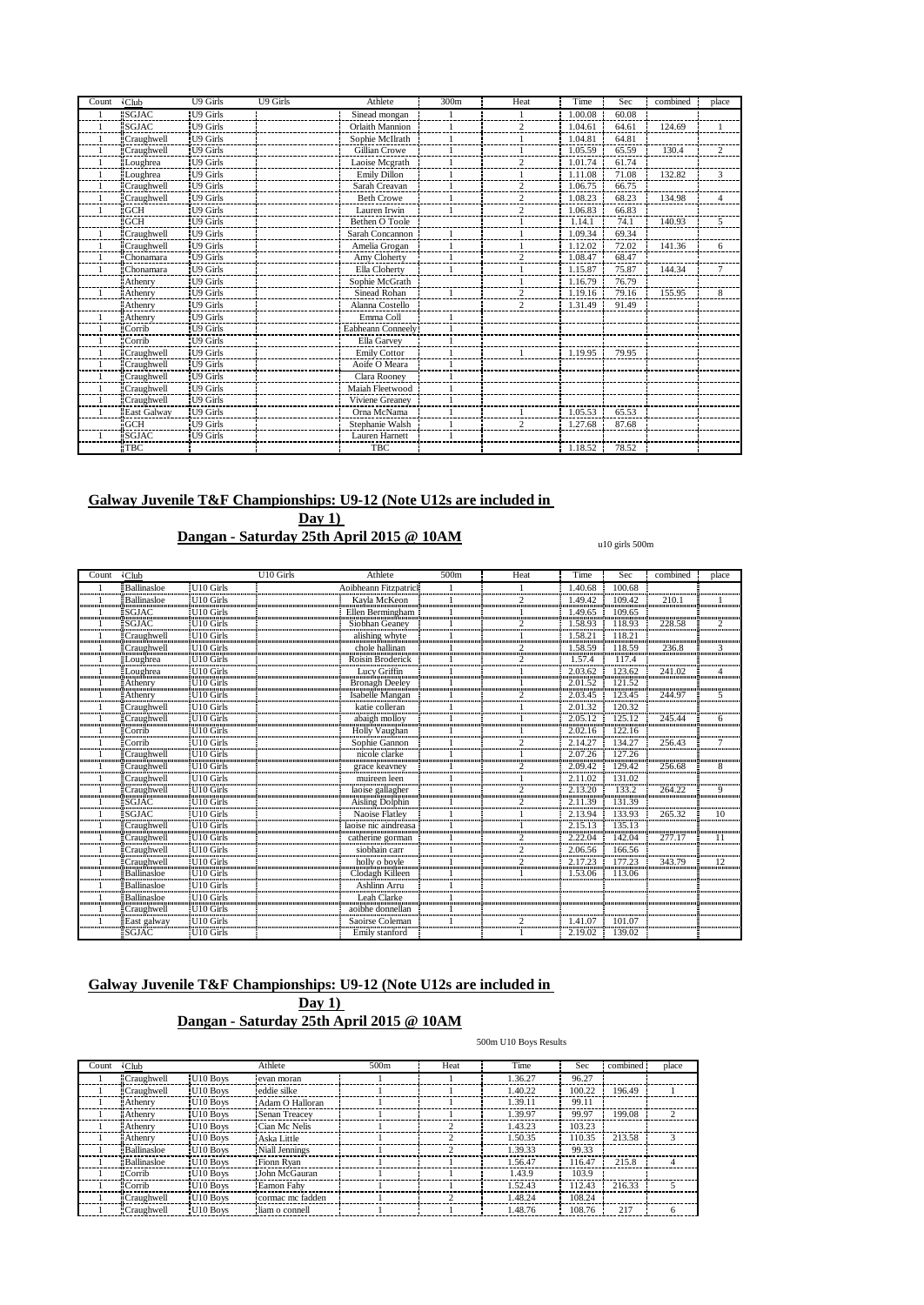| <b>Tuam</b>       | U <sub>10</sub> Boys | Oisin Phelan           |  | 1.49.56 | 109.56 |        |  |
|-------------------|----------------------|------------------------|--|---------|--------|--------|--|
| l Tuam            | U10 Boys             | Roan Heslin            |  | 1.51.81 | 111.81 | 221.37 |  |
| <b>Craughwell</b> | U <sub>10</sub> Boys | cormac regan           |  | 1.53.85 | 113.85 |        |  |
| <b>Craughwell</b> | U <sub>10</sub> Boys | <b>Robert Donnelly</b> |  | 2.01.1  | 121.1  | 234.95 |  |
| <b>Athenry</b>    | U <sub>10</sub> Boys | Luke Wilbur            |  | 2.05.49 | 125.49 |        |  |
| <b>Athenry</b>    | U <sub>10</sub> Boys | Sean Doggett           |  |         |        |        |  |
| $\Gamma$ GCH      | U10 Boys             | Tom Burke              |  |         |        |        |  |
| <b>SGJAC</b>      | U <sub>10</sub> Boys | Michael Mac Sweeney    |  | 1.49.42 | 109.42 |        |  |
| <b>Tuam</b>       | U <sub>10</sub> Boys | Shane Coleman          |  | 2.01.9  | 121.9  |        |  |

|                |                                         |                                      |           |                                                      |      | U11 GIRLS 600M               |                              |                   |                       |                         |
|----------------|-----------------------------------------|--------------------------------------|-----------|------------------------------------------------------|------|------------------------------|------------------------------|-------------------|-----------------------|-------------------------|
| Count          | $\sqrt{\text{Club}}$                    |                                      | U11 Girls | Athlete                                              | 600m | Heat                         | Time                         | Sec               | combined              | place                   |
|                | Ballinasloe                             | U11 Girls                            |           | Ava McKeon                                           |      | $\overline{c}$               | 2.02.11                      | 122.11            |                       |                         |
| <br>mmūn       | <b>Ballinasloe</b>                      | U11 Girls                            |           | Mva Kelly                                            |      |                              | 2.15.42                      | 135.42            | 257.53                |                         |
|                | <b>Craughwell</b><br>                   | U11 Girls                            |           | Aoibhe Carr<br>                                      |      |                              | 2.10.85<br>,,,,,,,,,,,,,,,,  | 130.85<br>        | ,,,,,,,,,,,,,,,,      |                         |
| <br>           | Craughwell                              | U11 Girls                            |           | Jade Moorhead                                        |      |                              | 2.11.86                      | 131.86            | 262.71                | $\mathcal{D}$           |
| ասասանատ       | ≣GCH<br><b>Municipality</b>             | U <sub>11</sub> Girls                |           | Rachel Fahv                                          |      |                              | 2.15.10<br>miniminimin       | 135.1<br>         |                       | ,,,,,,,,,,,,,,,,,,      |
|                | EGCH                                    | U11 Girls                            |           | Aoibhe Joyce                                         |      | 2                            | 2.17.19                      | 137.19<br>        | 272.29                | 3                       |
|                | Craughwell                              | U11 Girls                            |           | Clodagh O'Meara                                      |      |                              | 2.13.74<br>÷                 | 133.74            |                       |                         |
|                | ECraughwell                             | $U11$ Girls                          |           | Anna Cotter                                          |      |                              | 2.21.3<br>÷                  | $-141.3$          | 275.04                | $\overline{\mathbf{A}}$ |
|                | Athenry                                 | U11 Girls                            |           | Kavla Madden                                         |      | $\frac{2}{2}$                | 2.21.79                      | $\frac{1}{41.79}$ |                       |                         |
|                | Athenry                                 | U11 Girls                            |           | Leonore Church                                       |      | $\overline{c}$<br>           | 2.24.72 144.72               |                   | 286.51                | 5                       |
|                | <b>GCH</b>                              | U11 Girls                            |           | Isabella Burke                                       |      |                              | 2.19.97 139.97               |                   |                       |                         |
|                | ≣GCH<br>                                | U11 Girls                            |           | Abbie Furey                                          |      |                              | 2.28.71<br>,,,,,,,,,,,,,,,,, | 148.71            | 288.68                | 6                       |
|                | Athenry                                 | U11 Girls                            |           | Aoife Guiry                                          |      |                              | 2.26.75                      | 146.75            |                       |                         |
|                | Athenry                                 | U11 Girls<br>,,,,,,,,,,,,,,,,,,,,,,, |           | Alannah Sweeney                                      |      | $\mathfrak{D}$<br>,,,,,,,,,, | 2.30.66                      | 150.66            | 297.41                |                         |
|                | $\overline{\mathbf{B}}$ allinasloe      | U11 Girls                            |           | Caoimhe Ní Thuairis                                  |      |                              | 2.21.22                      | 141.22            |                       |                         |
|                | Ballinasloe                             | U11 Girls                            |           | Aibhainn Curley                                      |      | 2                            | 2.36.63                      | 156.63            | 297.85                | 8                       |
|                | East Galway                             | U11 Girls                            |           | Luisne Keane                                         |      | $\mathcal{P}$                | 2.16.93<br>                  | 136.93            |                       |                         |
|                | East Galway                             | U11 Girls                            |           | Amelia Doyle                                         |      |                              | 2.47.18                      | 167.18            | 304.11                | 9                       |
|                | Craughwell                              | U11 Girls<br>U11 Girls<br>           |           | Rachel Burke                                         |      |                              | 2.30.32                      | 150.32            |                       |                         |
|                | Craughwell                              |                                      |           | Rachel Kinane                                        |      | $\mathcal{P}$                | 2.34.51                      | 154.51            | 304.83                | 10                      |
| ,,,,,,,,,,,,,, | Athenry                                 | U11 Girls                            |           | Abigail O Shea                                       |      |                              | 2.31.06                      | 151.06            | ,,,,,,,,,,,,,,,,,,,,, | ,,,,,,,,,,,,,,,,        |
|                | Athenry                                 | U11 Girls                            |           | Eabha Rohan                                          |      | $\mathcal{P}$                | 2.35.32                      | 155.32            | 306.38                | 11                      |
| ,,,,,,,,,,,,,, | Athenry<br>ասասամա                      | U11 Girls<br>U11 Girls               |           | Aine Hardiman<br>,,,,,,,,,,,,,,,,,,,,,,,,,,,,,,,,,   |      |                              | 2.36.41                      | 156.41            |                       |                         |
|                | Athenry                                 |                                      |           | Nina Bodamar                                         |      |                              |                              |                   |                       |                         |
|                | Ballinasloe<br>,,,,,,,,,,,,,,,,,,,,,,,, | U11 Girls                            |           | Emma McGreal<br>,,,,,,,,,,,,,,,,,,,,,,,,,,,,,,,,,,,, |      |                              |                              |                   |                       |                         |
|                | Chonamara<br>                           | U11 Girls<br>                        |           | Siobhan Ni Chuaig - Gria                             |      |                              |                              |                   |                       |                         |
|                | Corrib                                  | U11 Girls                            |           | Aisling Lydon                                        |      |                              | 2 32 72                      | 152.72            |                       |                         |
|                | <b>Craughwell</b>                       | U11 Girls                            |           | Ella Lyons                                           |      |                              |                              |                   |                       |                         |
|                | Craughwell                              | U11 Girls                            |           | Grace Leen                                           |      |                              |                              |                   |                       |                         |
|                | East Galway                             | U <sub>11</sub> Girls                |           | Joyce McNama                                         |      |                              |                              |                   |                       |                         |
|                | GCH                                     | U11 Girls<br>                        |           | Niamh Donovan                                        |      |                              |                              |                   |                       |                         |
|                | <b>GCH</b><br>                          | U11 Girls<br>                        |           | Rebecca Sullivan<br>Ciara Moloney                    |      |                              |                              |                   |                       |                         |
|                | SGJAC                                   | U11 Girls                            |           |                                                      |      |                              | 2.29.64                      | 149.64            |                       |                         |
|                | ≣Tuam                                   | U11 Girls<br>                        |           | Keira Gorman                                         |      |                              |                              |                   |                       |                         |
|                | ≣Tuam                                   | U11 Girls                            |           | Emily Kenny                                          |      |                              |                              |                   |                       |                         |
|                | ≣Tuam                                   | U11 Girls!                           |           | Abby Shaughnessy                                     |      |                              |                              |                   |                       |                         |

## **Galway Juvenile T&F Championships: U9-12 (Note U12s are included in Day 1) Dangan - Saturday 25th April 2015 @ 10AM**

#### u11 boys 600m

| Count | $\cdot$ Club       |                      | Athlete             | 600m | Heat           | Time    | Sec    | combined | place |
|-------|--------------------|----------------------|---------------------|------|----------------|---------|--------|----------|-------|
|       | <b>SGJAC</b>       | U11 Boys             | David Mannion       |      | $\overline{c}$ | 1.57.66 | 117.66 |          |       |
|       | <b>SGJAC</b>       | U11 Boys             | Stephen Mannion     |      | 2              | 1.57.76 | 117.76 | 235.42   |       |
|       | Craughwell         | U11 Boys             | Evan Hallinan       |      | っ              | 2.00.72 | 120.72 |          |       |
|       | Craughwell         | U11 Boys             | Cian Lavan          |      |                | 2.02.2  | 122.02 | 242.74   | 2     |
|       | <b>Craughwell</b>  | U <sub>11</sub> Boys | Daniel Galvin       |      |                | 2.02.92 | 122.92 |          |       |
|       | Craughwell         | U11 Boys             | Aaron Doyle         |      |                | 2.06.96 | 126.96 | 249.88   | 3     |
|       | Corrib             | U11 Boys             | Alan O'Connell      |      |                | 2.01.34 | 121.34 |          |       |
|       | Corrib             | U <sub>11</sub> Boys | Cian Gorham         |      | $\mathcal{P}$  | 2.17.23 | 137.23 | 258.57   | 4     |
|       | Craughwell         | U <sub>11</sub> Boys | Luke Flynn          |      | 2              | 2.07.72 | 127.72 |          |       |
|       | Craughwell         | U <sub>11</sub> Boys | Rory Burke          |      | $\overline{c}$ | 2.11.54 | 131.54 | 259.26   | 5     |
|       | <b>Athenry</b>     | U11 Boys             | Mark O Halloran     |      |                | 1.58.91 | 118.91 |          |       |
|       | <b>Athenry</b>     | U11 Boys             | Liam Shaw           |      | $\overline{c}$ | 2.21.6  | 141.6  | 260.51   | 6     |
|       | <b>GCH</b>         | U11 Boys             | Eoin McGuire        |      |                | 2.08.84 | 128.84 |          |       |
|       | <b>GCH</b>         | U11 Boys             | Calim McDonagh      |      |                | 2.17.35 | 137.35 | 266.19   | 7     |
|       | <b>SGJAC</b>       | U11 Boys             | Lorcan Heavey       |      |                | 2.22.36 | 142.36 |          |       |
|       | <b>SGJAC</b>       | U11 Boys             | Matthew Mears       |      | $\overline{c}$ | 2.31.54 | 151.54 | 293.9    | 8     |
|       | <b>GCH</b>         | U <sub>11</sub> Boys | Sean Duggan         |      | $\overline{c}$ | 2.21.6  | 141.6  |          |       |
|       | <b>GCH</b>         | U11 Boys             | Patrick Walsh       |      | $\overline{c}$ | 2.48.89 | 168.89 | 310.49   | 9     |
|       | Athenry            | U11 Boys             | Kevin Griffin       |      |                |         |        |          |       |
|       | <b>Ballinasloe</b> | U11 Boys             | Mark Kilkenny       |      |                | 2.02.73 | 122.73 |          |       |
|       | Ballinasloe        | U11 Boys             | <b>Eoin Connell</b> |      |                |         |        |          |       |
|       | Chonamara          | U11 Boys             | Jacob Conroy        |      |                |         |        |          |       |
|       | Corrib             | U11 Boys             | Donal Henderson     |      |                |         |        |          |       |
|       | <b>Craughwell</b>  | U11 Boys             | Liam McDaid         |      |                |         |        |          |       |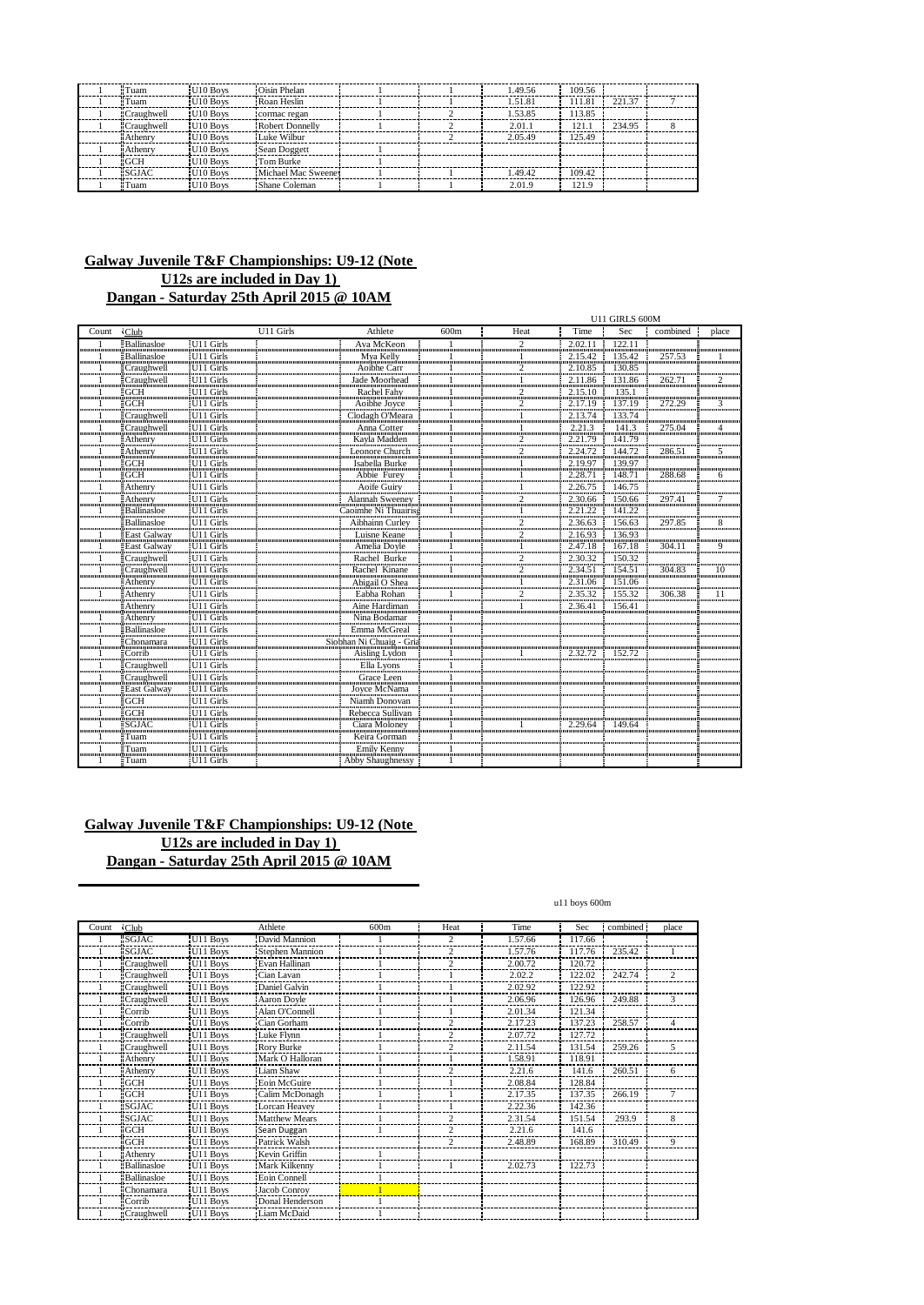| $-GCH$ | U11 Boys | Sean Dunne    |  |         |        |  |
|--------|----------|---------------|--|---------|--------|--|
| Tuam   | U11 Boys | Ross Cosgrove |  | 2.06.55 | 126.55 |  |

| Count                  | $\exists$ Club     |                       | Athlete            | 600m | min | sec             | sec  | sec total | Place                |
|------------------------|--------------------|-----------------------|--------------------|------|-----|-----------------|------|-----------|----------------------|
|                        | "GCH               | U12 Girls             | Emma Moore         |      |     | 47              | 0.63 | 107.63    |                      |
|                        | <b>Corrib</b>      | U <sub>12</sub> Girls | Maebh Walsh        |      |     | 58<br>.         | 0.95 | 118.95    |                      |
| ,,,,,,,,,,,,,,,,,,,,,, | "GCH               | U12 Girls             | Gillian McGrath    |      |     | ,,,,,,,,,,,,,,, | 0.57 | 124.57    |                      |
| 11111111111111111      | <b>East Galway</b> | U12 Girls             | Aoibhinn Keane     |      |     |                 | 0.49 | 133.49    | ,,,,,,,,,,,,,,,,,,,, |
|                        | : GCH              | U <sub>12</sub> Girls | Hannah O'Grady     |      |     | 16              | 0.4  | 136.40    | ,,,,,,,,,,,,,,,,,,,  |
| ,,,,,,,,,,,,,,,,,      | <b>Craughwell</b>  | U <sub>12</sub> Girls | <b>Anna Molloy</b> |      |     | 18              | 0.38 | 138.38    |                      |
|                        | <b>SGJAC</b>       | U12 Girls             | Leah Mulcair       |      |     | ,,,,,,,,,       | 0.92 | 138.92    |                      |
| ,,,,,,,,,,,,,,,,,,     | : Corrib           | U12 Girls             | Peggy Ford         |      |     | 20<br>          | 0.36 | 140.36    |                      |
| ,,,,,,,,,,,,,,,,,,,,,  | Corrib             | U12 Girls             | Aylah Murphy       |      |     | 21<br>          | 0.33 | 141.33    | ,,,,,,,,,,,,,,,,,    |
|                        | "GCH               | U <sub>12</sub> Girls | Cara Furey         |      |     | 25              | 0.43 | 145.43    |                      |
| ,,,,,,,,,,,,,,,,,,,,,  | <b>Craughwell</b>  | U <sub>12</sub> Girls | Leah Farrelly      |      |     |                 |      |           |                      |
| ,,,,,,,,,,,,,,,,,,,,,, | <b>Craughwell</b>  | U12 Girls             | Lucy Duggan        |      |     |                 |      |           |                      |
|                        | <b>GCH</b>         | U12 Girls             | Cecelia Furey      |      |     |                 |      |           |                      |
|                        | GCH                | U12 Girls             | Leah O'Connell     |      |     |                 |      |           |                      |
|                        | :GCH               | U12 Girls             | Aoibhinn Costello  |      |     |                 |      |           |                      |
|                        | <b>Athenry</b>     | U <sub>12</sub> Girls | Emma Kelly         |      |     |                 |      |           |                      |
|                        | Chonamara          | U <sub>12</sub> Girls | Roisin Ni Eidhin   |      |     |                 |      |           |                      |

## **Galway Juvenile T&F Championships: U9-12 (Note U12s are included in Day 1) Dangan - Saturday 25th April 2015 @ 10AM**

u12 boys 600m

u12 girls 600m

| Count | $\exists$ Club          |                      | :Athlete          | 600m | min           | sec        | sec               | sec total           | Place               |
|-------|-------------------------|----------------------|-------------------|------|---------------|------------|-------------------|---------------------|---------------------|
|       | <b>Ballinasloe</b>      | U <sub>12</sub> Boys | Shane Fitzpatrick |      |               | 52<br>mm   | 0.09              | 112.09<br>          |                     |
|       | <b>Ballinasloe</b>      | U <sub>12</sub> Boys | Conor Harley      |      |               | 53<br>     | 0.15              | 113.15              | $\overline{c}$      |
|       | Athenry                 | U <sub>12</sub> Boys | Darragh McNelis   |      |               | 54<br>mm   | 0.46              | 114.46              | 3                   |
|       | <b>GCH</b>              | U11 Boys<br>U12 Boys | Conor McLoughlin  |      |               | 58         | 0.17              | 118.17              | 4                   |
|       | SGJAC                   |                      | Michael Leahy     |      |               | $\Omega$   | 0.66              | 120.66              | 5                   |
|       | SGJAC                   | U <sub>12</sub> Boys | Mathew O Connor   |      | $\mathcal{P}$ | $\Omega$   | 0.78              | 120.78              | 6                   |
|       | Craughwell              | U <sub>12</sub> Boys | Liam Mulveen      |      | $\mathcal{D}$ | 4<br>m     | 0.62              |                     | $\overline{7}$      |
|       | Craughwell              | U12 Boys<br>U12 Boys | Mark Egan         |      | $\mathcal{P}$ | 13<br>     | 0.68              | 133.68              | 8                   |
|       | ≣Tuam                   |                      | Conor Munnelly    |      | p             | 14<br>mm   | 0.24              |                     | 9<br>minn           |
|       | Craughwell              | U <sub>12</sub> Boys | Noah Keane        |      |               | 17<br>     | 0.39<br>,,,,,,,,, | $\frac{15}{137.39}$ | $\overline{10}$<br> |
|       | Athenry                 | U <sub>12</sub> Boys | Owen Wilbur       |      | $\mathcal{D}$ | 18         | 0.99              | 138.99              | 11                  |
|       | Craughwell              | $U12$ Boys           | Cian Irwin        |      | $\mathcal{D}$ | 20<br>umin | 0.96              | 140.96              | 12<br>              |
|       | Craughwell              | $U12$ Boys           | Ben Brady         |      |               | 23<br>     | $\Omega$          | 143                 | 13<br>mm            |
|       | Craughwell              | U <sub>12</sub> Boys | Jack Kinane       |      |               | 25         | 0.4               | $\frac{1}{145.4}$   | 14                  |
|       | Craughwell              | U <sub>12</sub> Boys | Kieran O'Connor   |      |               |            |                   | $\Omega$            |                     |
|       | Craughwell              | U <sub>12</sub> Boys | Fabian Fleetwood  |      |               |            |                   | $\Omega$            |                     |
|       | Craughwell              | $U12$ Boys           | Adam Stewart      |      |               |            |                   | $\Omega$            |                     |
|       | Craughwell              | U <sub>12</sub> Boys | Cathal Kelly      |      |               |            |                   | $\Omega$            |                     |
|       | Craughwell              | U <sub>12</sub> Boys | i<br>IJoshua Rvan |      |               |            |                   | $\Omega$            |                     |
|       | <b>Craughwell</b>       | U12 Boys             | Eoin Connolly     |      |               |            |                   | $\Omega$            |                     |
|       | Craughwell              | U <sub>12</sub> Boys | Aaron Shannon     |      |               |            |                   | $\Omega$            |                     |
|       | Craughwell              | U12 Boys             | Conor Kinsella    |      |               |            |                   | $\Omega$            |                     |
|       | Craughwell              | U <sub>12</sub> Boys | Mark Egan         |      |               |            |                   | $\Omega$            |                     |
|       | Craughwell              | U <sub>12</sub> Boys | Cian Daly         |      |               |            |                   | $\Omega$            |                     |
|       | Craughwell              | U <sub>12</sub> Boys | Ben Cunnifffe     |      |               |            |                   | $\Omega$            |                     |
|       | Craughwell              | U12 Boys             | Tiernan Leen      |      |               |            |                   | $\Omega$            |                     |
|       | Craughwell              | U <sub>12</sub> Boys | Eoin Byrne        |      |               |            |                   | $\Omega$            |                     |
|       | -<br>-<br>GCH           | U11 Boys             | i<br>"Rvan Trill" |      |               |            |                   | $\Omega$            |                     |
|       | GCH                     | U <sub>11</sub> Boys | Danny O'Toole     |      |               |            |                   | $\Omega$            |                     |
|       | GCH                     | U11 Boys             | Mathew Gordon     |      |               |            |                   | $\Omega$            |                     |
|       | $-GCH$                  | U11 Boys             | Conor Burke       |      |               |            |                   | $\Omega$            |                     |
|       | ≣Loughrea               | U <sub>12</sub> Boys | Darragh Donoghue  |      |               |            |                   | $\Omega$            |                     |
|       | Loughrea                | U <sub>12</sub> Boys | Leon Connaire     |      |               |            |                   | $\Omega$            |                     |
|       | Loughrea                | U <sub>12</sub> Boys | John Cosgrove     |      |               |            |                   | $\Omega$            |                     |
|       | $\overline{L}$ Loughrea | U <sub>12</sub> Boys | Thomas Power      |      |               |            |                   | $\Omega$            |                     |
|       | <b>SGJAC</b>            | U <sub>12</sub> Boys | Sean Mohan        |      |               |            |                   | $\Omega$            |                     |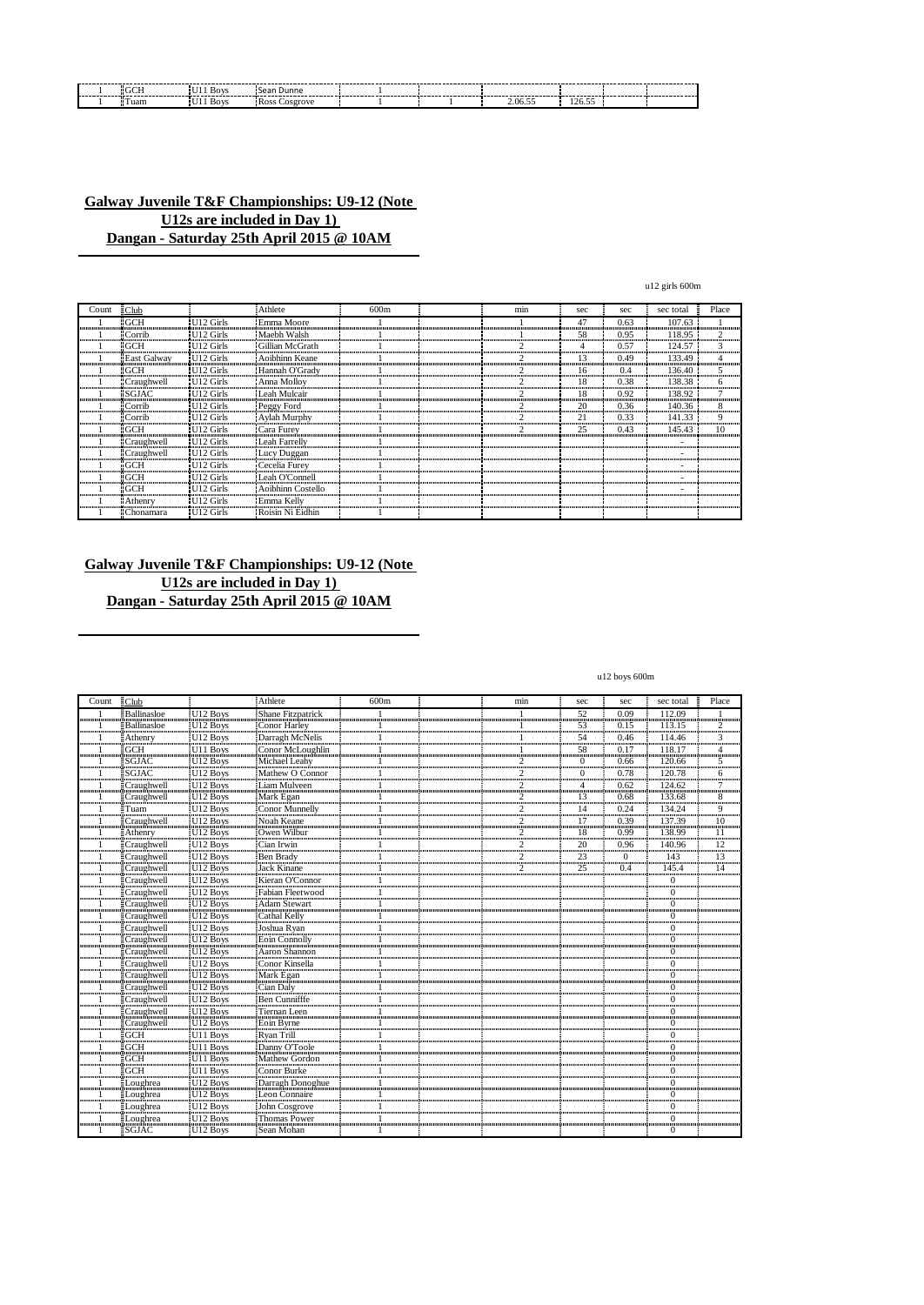U9 BOYS RESULTS RELAY

PLACE ICLUB

- 1 CRAUGHWELL
- 2 TUAM 3 CRAUGHWELL
- 4 CRAUGHWELL

## **Galway Juvenile T&F Championships: U9-12 (Note U12s are included in Day 1) Dangan - Saturday 25th April 2015 @ 10AM**

U9 GIRLS RESULTS RELAY

PLACE LCLUB

- 
- 1 SGAC<br>2 CRAU **CRAUGHWELL**
- 3 LOUGHREA
- 4 CRAUGHWELL<br>5 CRAUGHWELL 5 CRAUGHWELL<br>6 GCH
- 
- 6 GCH 7 CRAUGHWELL
- 8 ATHENRY

### **Galway Juvenile T&F Championships: U9-12 (Note U12s are included in Day 1) Dangan - Saturday 25th April 2015 @ 10AM**

U10 GIRLS RESULTS RELAY

PLACE ICLUB

- 1 CRAUGHWELL
- 2 SGAC 3 LOUGHREA AC
- 
- 4 CRAUGHWELL<br>5 CRAUGHWELL
- 5 CRAUGHWELL<br>6 CRAUGHWELL 6 CRAUGHWELL 7 ATHENRY
- 
- 8 SGAC

## **Galway Juvenile T&F Championships: U9-12 (Note U12s are included in Day 1) Dangan - Saturday 25th April 2015 @ 10AM**

U10 BOYS RESULTS RELAY

PLACE ICLUB

- 1 CRAUGHWELL<br>2 ATHENRY
- 2 ATHENRY<br>3 CRAUGHW **CRAUGHWELL**
- 

4 TUAM<br>5 SGAC 5 SGAC<br>6 CRAU

**CRAUGHWELL** 

**Galway Juvenile T&F Championships: U9-12 (Note U12s are included in Day 1) Dangan - Saturday 25th April 2015 @ 10AM**